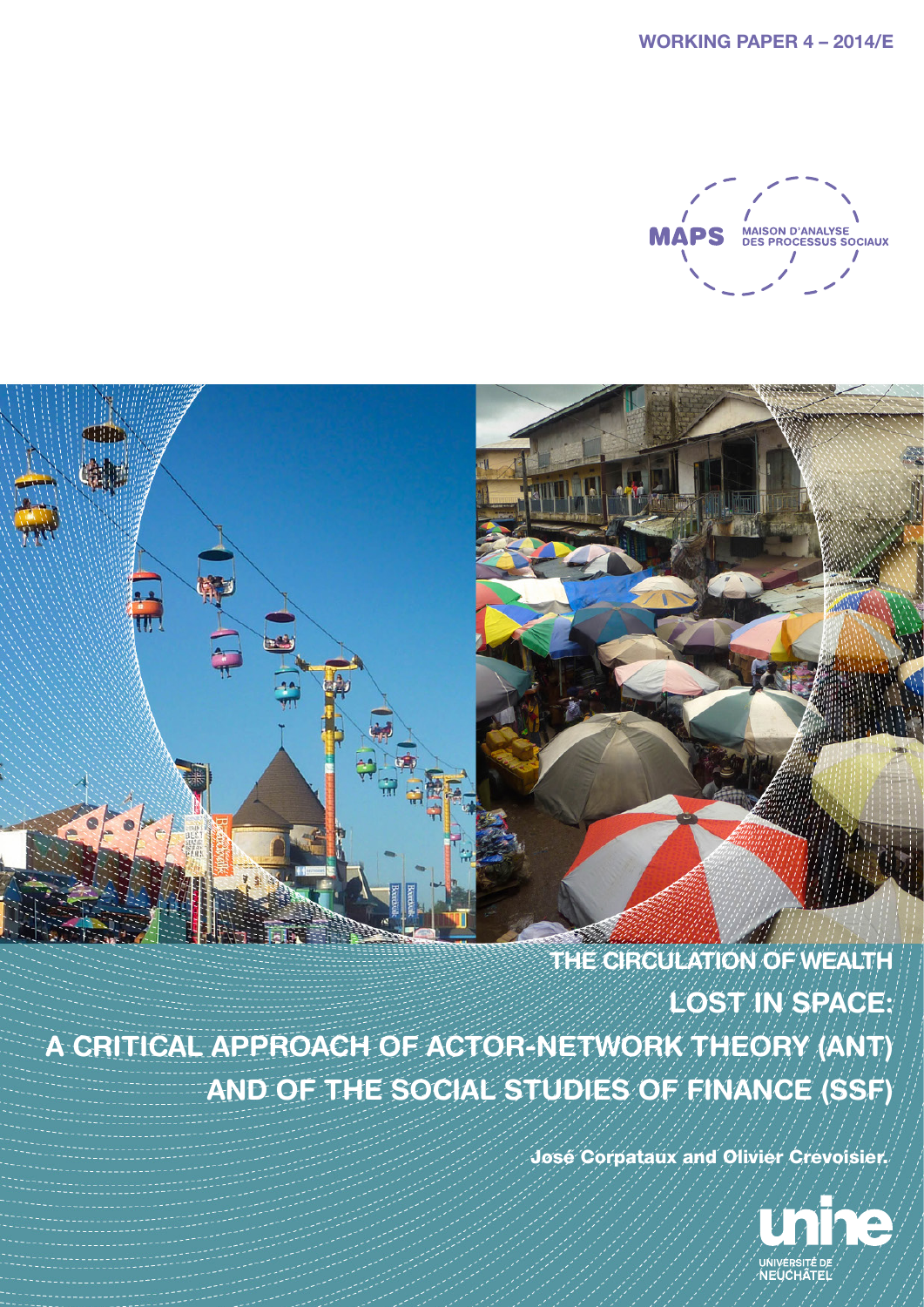#### Authors

José Corpataux and Olivier Crevoisier

Olivier Crevoisier is full professor in territorial economy at the Research group in territorial economy (GRET), institute of sociology, University of Neuchâtel. He practices an institutionalist and territorial approach to economic phenomena. His main research topics are innovation and value construction, the financial industry and its impact on the real economy and the urban production through large, complex, projects.

olivier.crevoisier@unine.ch

José Corpataux worked during years in regional development and economic geography. His research is dedicated to the relation between the finance industry and space. He is presently General Secretary at the Swiss Trade Union Congress (USS) in Berne. jose.Corpataux@sgb.ch

© 2014 by the authors

ISSN : 1662-744X

La reproduction, transmission ou traduction de tout ou partie de cette publication est autorisée pour des activités à but non lucratif ou pour l'enseignement et la recherche. Dans les autres cas, la permission de la MAPS est requise.



Contact: MAPS - Maison d'analyse des processus sociaux Faubourg de l'Hôpital 27 CH - 2000 Neuchâtel Tél. +41 32 718 39 34 www2.unine.ch/maps maps.info@unine.ch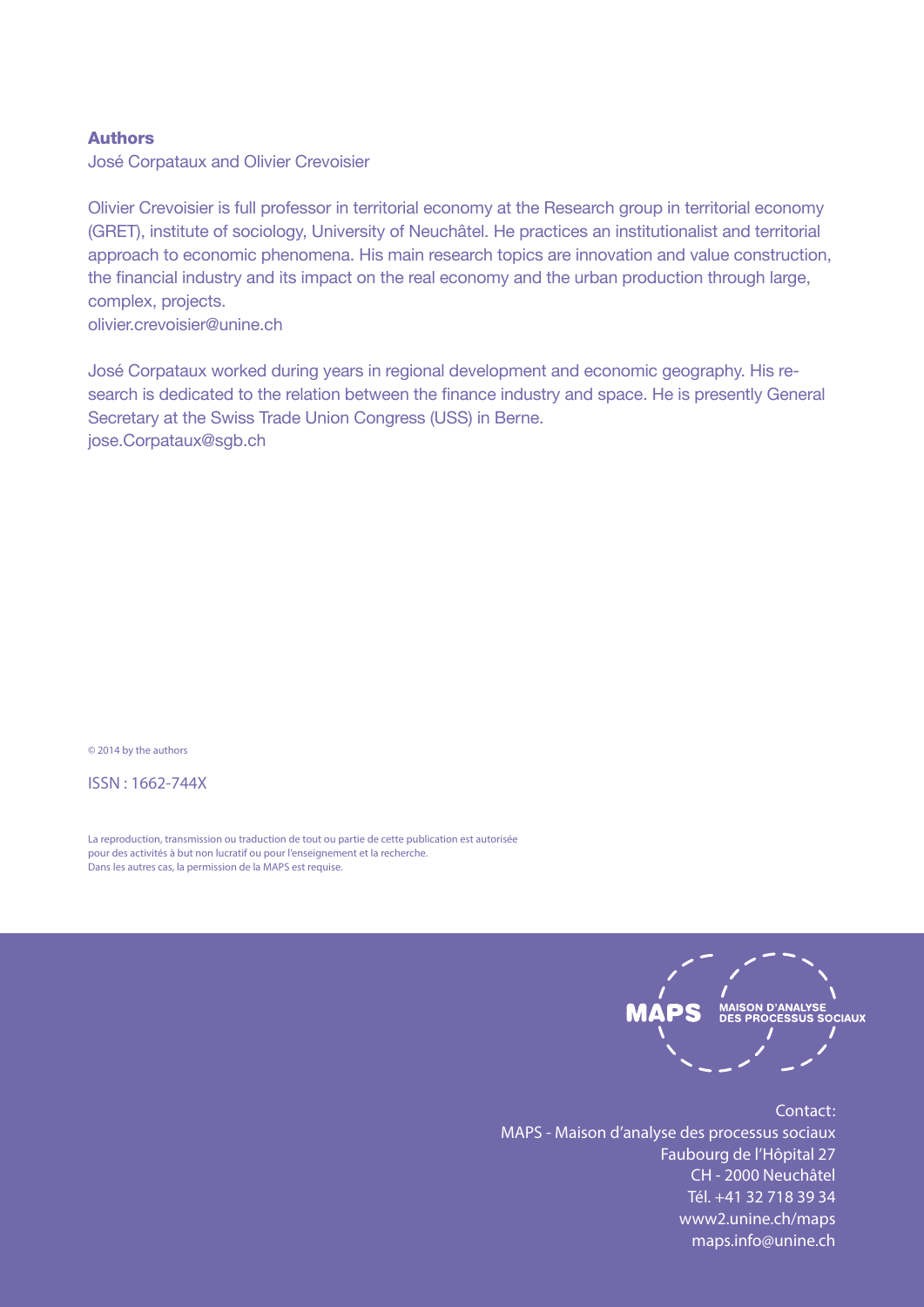#### **Abstract**

The increasing power of the financial industry in today's economies has important spatial consequences. This article will examine the relevance and limits of applying concepts from certain recent social sciences' and humanities' theories to the financial field; these theories are collectively referred to as Social Studies of Finance (SSF), which are in large part inspired by Actor Network Theory (ANT) This then leads into two critiques: firstly, that Social Studies of Finance works are limited to the financial sphere and scarcely consider any connection with the rest of the economy. Secondly, that their conception of space remains embryonic, if not entirely metaphorical. Therefore, to understand and evaluate the effects of the financial industry, it is necessary to take account of its spatial and historical contexts.

#### **Keywords:**

ANT, Social Studies of Finance, Financial industry, Real economy, Geography**.**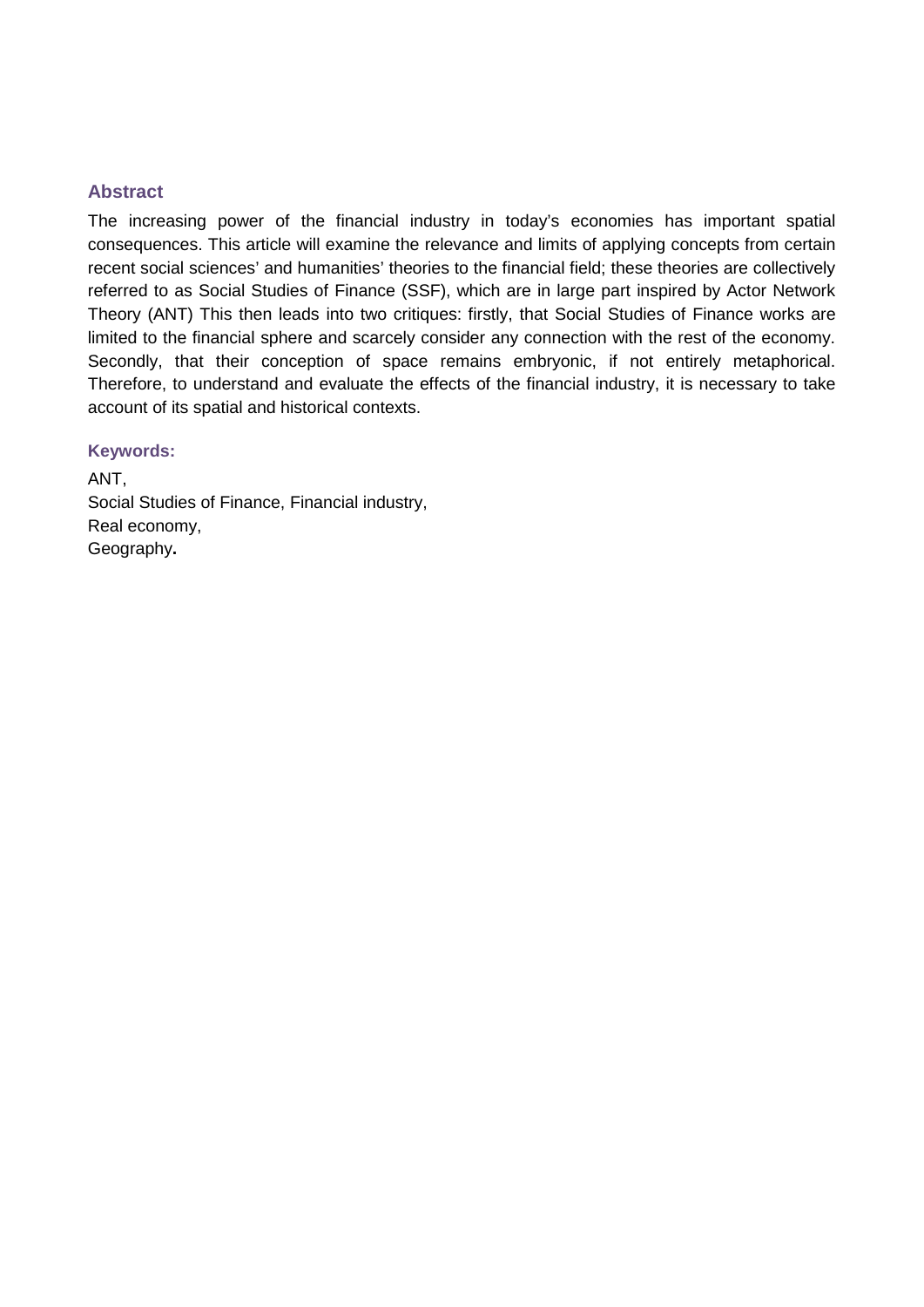## **INTRODUCTION**

Over the last thirty years, market finance has occupied a predominant position in contemporary economies and societies (Orléan, 1999; Lordon, 2008). And the 2008 recession did nothing to change this! In the social sciences, it has only been subject of intense research since the 1990s, thanks to several pioneers (Hertz, 1998; Leyshon and Thrift, 1997; Martin, 1999; Sassen, 1991). In the 2000s, two concurrent schools of thought emerged: on the one hand, *Social Studies of Finance* (SSF) which grew out of *Actor Network Theory* (ANT), and on the other hand works in territorial economy and economic geography, which we will call *Territorial Approaches to Finance* (TAF). Pryke (2006) considers that ANT has the potential to breathe new life into this field. Others, Leyshon (2008) for example, demand a critical re-evaluation of these theories. With this in mind, this article re-articulates the SSF and TAF whilst comparing their respective limitations. On the one

hand it borrows a number of concepts from ANT which seem especially relevant to TAF, for instance concepts such as *calculation* and *performativity*, as well as the complementary ideas of *framing* and *overflowing*; on the other hand it demonstrates the limits relating to SSF and ANT in two particular ways.

Firstly the SSF do not "join up", the chain is incomplete. In fact, when transformations in the financial world and the interactions which link the financial "actants" to each other are examined, these works do not give any understanding as to how these transformations affect the rest of the economy. However, it is vital they be taken into consideration if we wish to understand and evaluate the role of finance within the economy and society. Secondly, the conception of space which underpins both ANT and SFF remains embryonic, if not entirely metaphorical. The argument advanced in this article is that this conception of space limits any understanding that ANT can have of the current market finance situation, from both an empirical and a theoretical point of view.

By "metaphorical" we mean that the ideas advanced by ANT, such as *place*, *node*, *network*, *connection*, *knots*, etc. are spatial metaphors but in no way take account of territory. The network which is being built is conceptualised by these theories without any concrete geographical dimension and independently of any spatial and historical context. With TAF on the other hand, in order to understand the relationship linking two financiers, one in São Paulo and the other in London, it is vital that we also take account of the Brazilian and British contexts, as well as the overall contexts (for example WTO agreements, or the contemporary use of English as the language of finance, etc.).

This incomplete chain, this metaphorical use of space and the exclusion of spatial and historical contexts are closely connected.

The first part of this article introduces the concept of *calculation* and *performativity* and shows how when financial players calculate and quantify, they profit from making changes to not only to their connections but also the deployment of their action in space. They thus manage to control other economic actors over considerable distances.

The second section examines the distinction between metaphorical space and concrete space, i.e. the difference between ANT and the territorial approaches. It then sets out the way in which the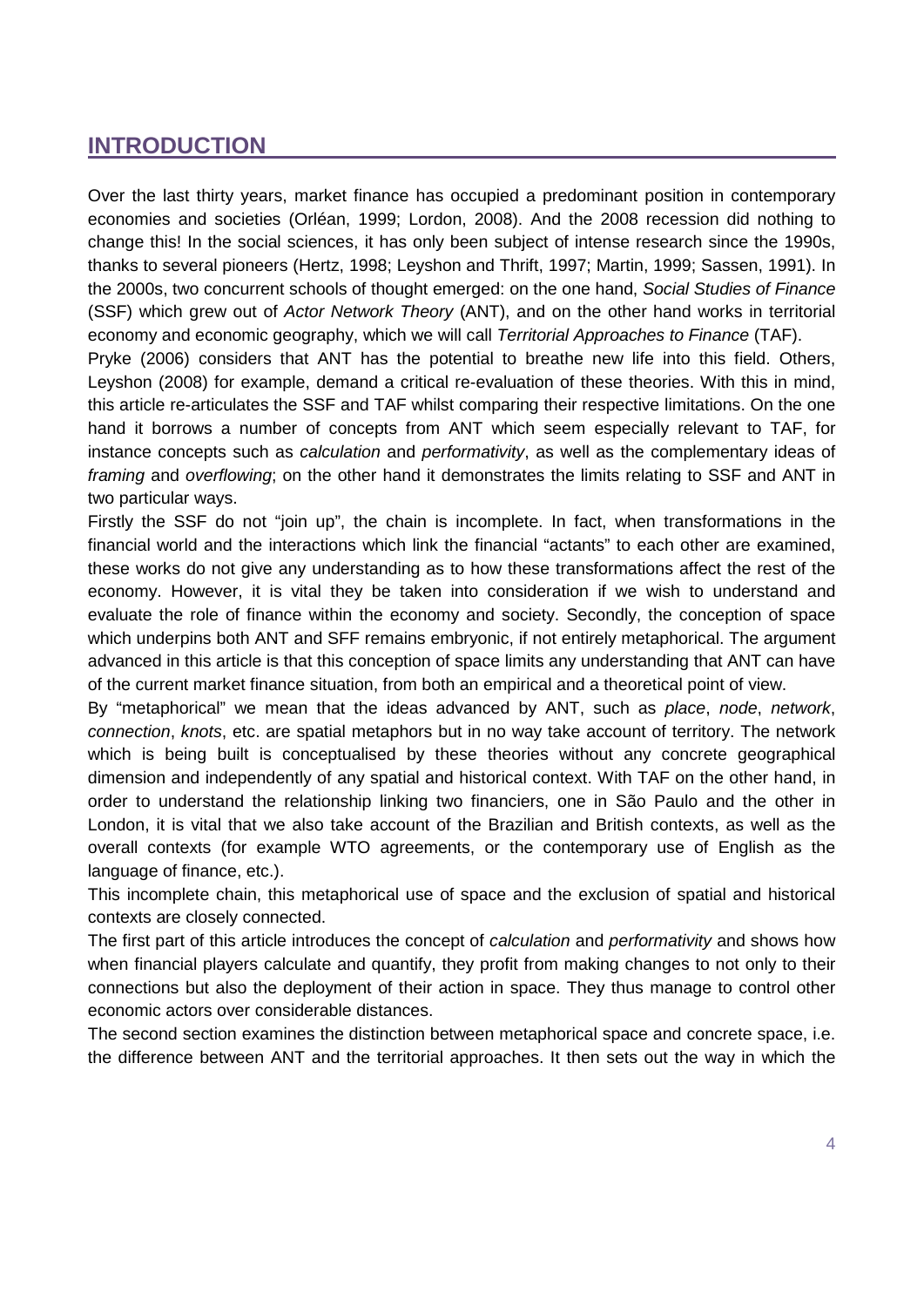financial industry forms calculating *milieus*, which interconnect to form the Global City (Sassen, 1991), the city which links various businesses, regions and nations to financial resources in a selective, specialised and hierarchical manner.

The third section shows how the financial industry is developing in the context of the economy and society. Having detailed the way in which it is distinct from the rest of society, from which it is separated by clear boundaries, we complete the chain and show how the influence of this industry extends well beyond the trading rooms. The Global City is thus outstripping the real economy, companies, regions and nations.

Finally the fourth section examines the way in which the real economy, which remains largely fenced in by local and national social, economic and environmental constraints, is disrupted by overflows from financial industry. Moreover, in order to understand and evaluate the effects of the financial industry, in addition to relationships we also need to take both geographic and temporal context into account right from the outset. This operational geography enables it to by-pass the constraints of the real economy and to defer the costs of competitiveness onto local and national societies.

# **1. FINANCE, CALCULATION AND PERFORMATIVITY**

Numerous works have applied ANT concepts to the economic and particularly the financial world. Michel Callon's writing is representative of this trend within the Francophone world, whilst Donald MacKenzie epitomises it within the English-speaking world. In the three subsections which follow, we will look at calculation and performativity, two concepts central to this trend. In effect, there are two behaviours which characterise financial players' practices: calculation and quantification.

### **1.1 Calculation and socio-technical systems**

Michel Callon (1998) proposes a veritable market anthropology based around the notion of *calculation*. It focuses on the calculation practices of financial and economic actors as well as the way they are organised, i.e. the social and technical systems which enable these calculations to be implemented. More specifically, with Callon, we are no longer necessarily interested in the conceptual limits of these theories, in ontological terms (the extent to which they reflect reality, what they can or can't explain, etc.), but rather in the way in which the theories are applied and enacted, transforming the world. Moreover it is on this basis that Callon believes *Homo economicus* can exist, because certain realities are constructed on the basis of standard economic theory (Callon and Ferrary, 2006). Callon endorses a highly concrete approach to examining what makes calculation possible. He also takes a very broad definition of *calculation*, which for him means a process of identifying and ordering the possible states of the world as well as determining the actions required to produce each of these states of the world. Therefore "calculation" leads to the arranging and ordering of possible choices and actions (Callon, 1998). Some elements will therefore be selected for calculation (the notion of *framing*) and others will be excluded and may later return to disrupt the calculations applied in a particular field (the notion of *overflow*); moreover,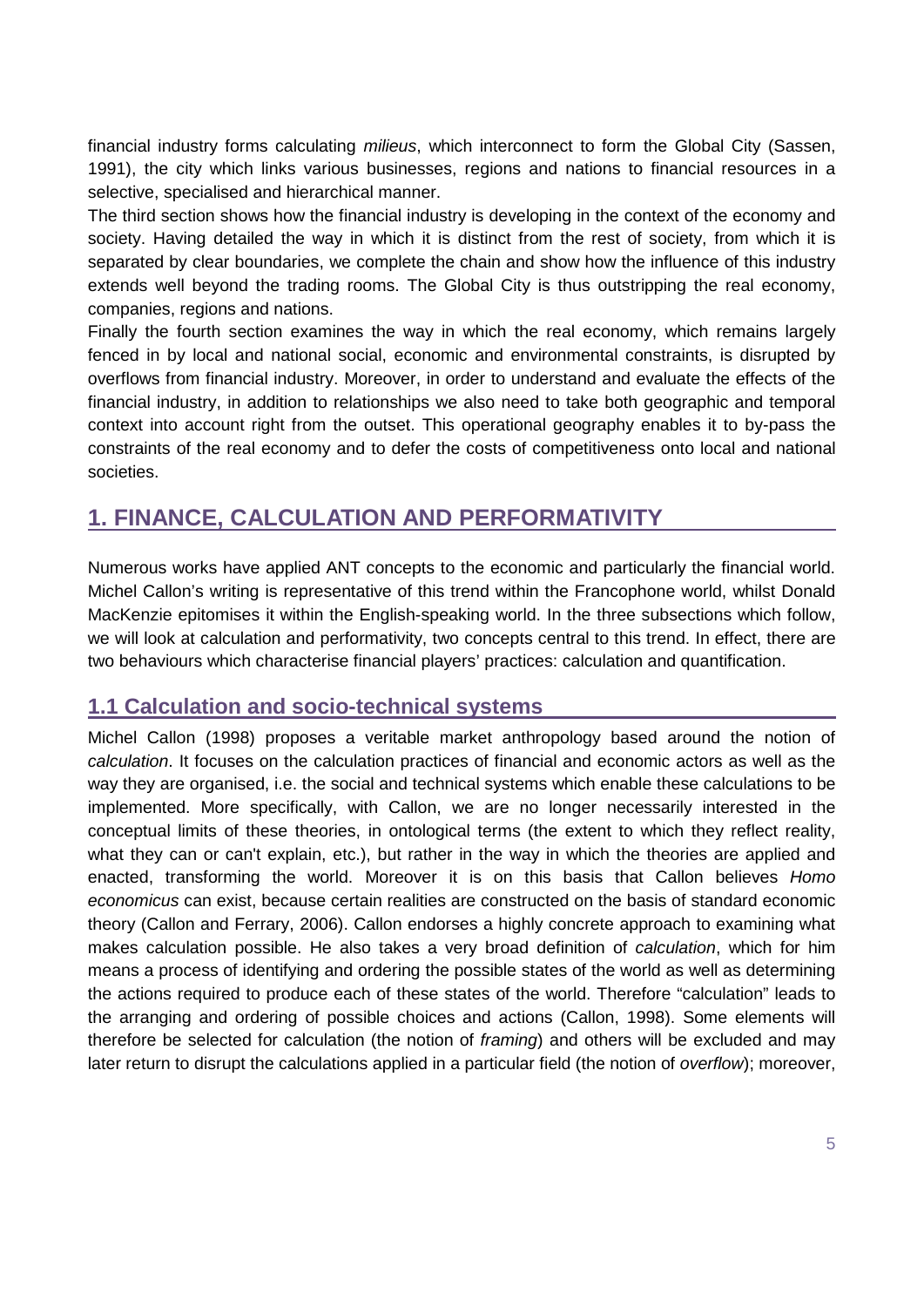for Callon, "calculation" does not necessarily mean making a numerical calculation. "Calculation" may in fact simply mean the arranging/ordering of things and states, and not necessarily in numerical form.

Technology is also a central issue in these works. These days, for example, finance is not an exclusively human system: it also includes various different technologies and technological devices. These human and non-human combinations form collective hybrids. Thus, although Markowitz (1959), the father of modern portfolio theory, had already developed the greater part of his argument in the 1950s, it demanded calculation methods beyond the scope of contemporary financiers. Although the financial theory's most influential ideas have now pervaded practice, it took until computerisation for mathematical models to be of practical use (Rainelli-Le-Montagner, 2003). The financial markets have thus become some of the biggest users and promoters of integrated IT and telecommunications systems (O'Brien, 1992).

Although certain past technological innovations, for example the role played by the stock ticker (Preda, 2003; 2006) or more recent devices such as trading screens (Knorr Cetina and Brugger, 2003) or even the range of technologies for Paris stock exchange listing (Muniesa, 2003) have already been subject of numerous studies, the focus here is on statistics and mathematics.

### **1.2 Calculation and quantification**

The modern world is passionate about calculation, statistics and quantification, to the extent that *qualculation* (Thrift 2004) has come to epitomise modern science (Porter, 1995). Modern finance is emblematic of this movement. Although computerisation has enabled the concrete implementation and dissemination of the financial theory pioneered by Markowitz, the increasing power of very large investors such as institutional investors and pension funds, has also played an important role. "Investors, particularly the large institutional investors, have increasingly used formal quantitative methods to construct portfolios of assets that optimise expected risk and return. Such allocation procedures are typically based on Markowitzian (or mean-variance) concepts of optimising the riskreturn characteristics of the portfolio" (Hammelink et al., 2000).

Based on the key concepts of modern financial theory, i.e. risk and return, the aim is to evaluate, calculate and compare assets from the same or different classes. Using the information thus gathered, financiers can then not only compare shares against each other, but also, say, an investment in a Russian mining company and a Swiss chemicals company in a mutual fund containing a mix of bonds and equity with a real estate fund, etc. This comparability relies on transparency, i.e. the availability of standardised, public information enabling the comparison of items which are *a priori* highly diverse. The notion of *transparency* can be problematic (see section 3.4). It is however an essential prerequisite for effective market operation and liquidity development. Moreover, "market"-oriented financial systems tend to spurn close, bilateral or private relationships (themselves typical of "bank"-oriented systems), as these are "non-public" and are therefore considered opaque.

In a more general investigation into the specific role of numbers in our modern society, Porter (1995) defends the idea that, in the Western tradition, statistical technology makes the objects to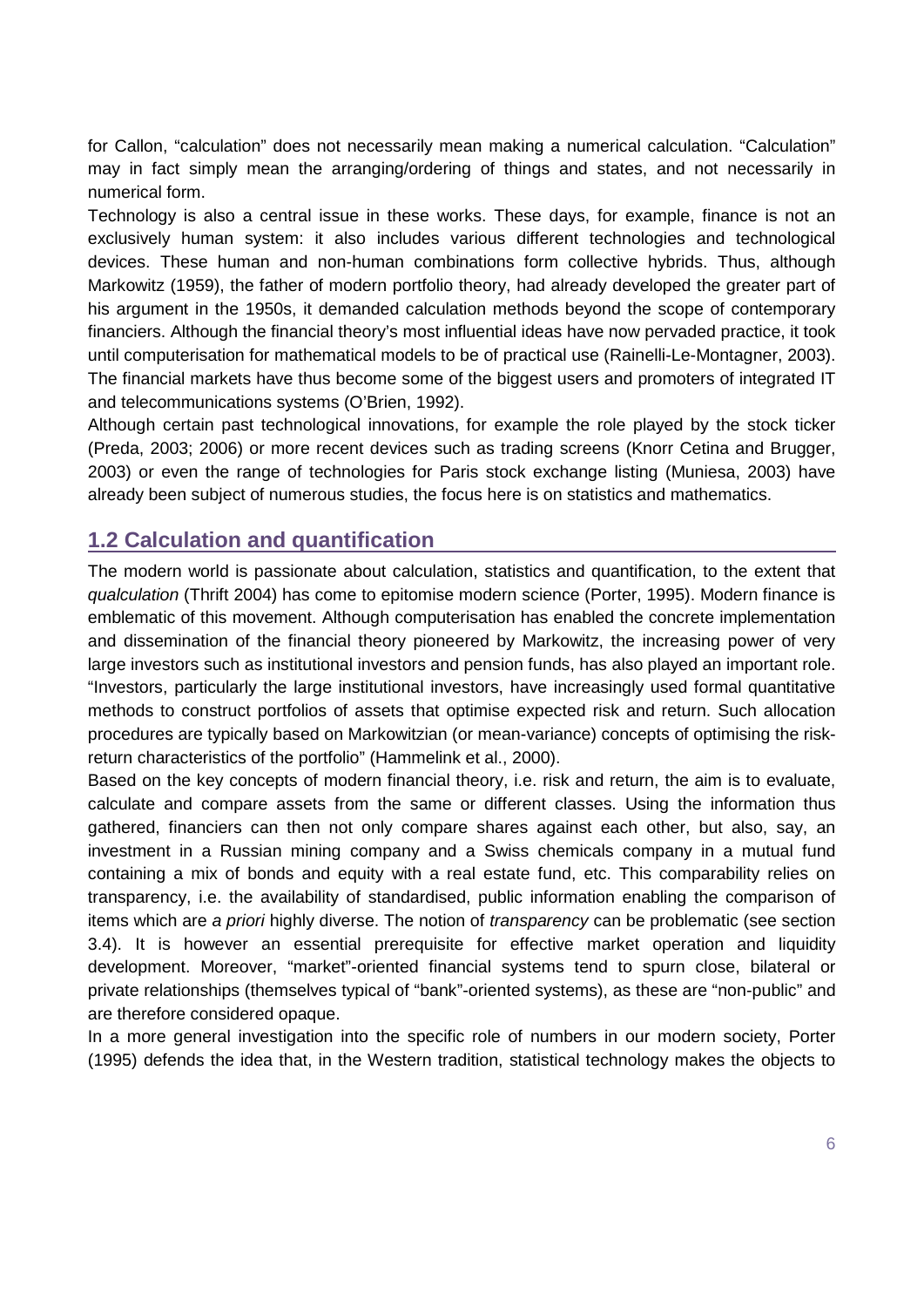which it is applied "objective" and universal: the defining characteristic of science. From a spatial point of view, it should be considered as a standardising technology which enables distancerelated constraints to be brushed aside.

This standardisation allows objects which are *a priori* highly diverse to be compared, by reducing them to a limited number of criteria. They thus become "transparent" in calculation. Ultimately, this standardisation/reduction allows the comparison of items on the basis of quantitative data, between "assets" (to use the financial jargon) which are very different in nature. As Engelen states (2007), "standardisation and simplification, or the reduction of complex, more multidimensional objects, into simple, one-dimension ones, which can be compared around a small number of shared dimensions... the reduction of complexity that is inherent in each and every form of quantification and is seen by some as the hallmark of science... is greatly enhanced by a booming industry of financial data producers such as accountants, analysts, actuarists and exchanges...". Following this observation, Theurillat, Corpataux and Crevoisier (2010) show how the real estate industry has, for Swiss pension funds, become just another asset class whilst, at the same time, the financial industry has maintained its own self-development.

This framing process, i.e. the selection of relevant elements, enables the finance-discipline to play a key role in this move towards quantification. It provides ideas, models, equations, etc and institutionalises financial operators' contemporary calculation practices. Economic and financial theory is therefore not merely descriptive or prescriptive, it is also performative (Callon, 2007) as it shapes this reality.

### **1.3 Economic and financial performativity as a discipline**

According to Callon (2007) studying the performativity of the economics-discipline ultimately means taking an interest in the social and technical set-ups which constitute and shape economic activities and following the mechanisms by which these set-ups, their conception and their reconfigurations can be linked to points of economic theory. One could say it is the study of how the economics-discipline contributes to the processes of economicization of human activity.

From a financial theory point of view, MacKenzie (2003; 2006) shows how Black and Scholes' equation has spread, transforming institutional frameworks and pervading current financial practice. It has taken ten years and the construction of often complicated arrangements for the performativity of the theory to increase and maintain its sphere of influence. In short, once disseminated and applied, certain models, equations or products form part of "standard practice". Standardisation plays a key role in this process as it creates "immutable mobiles", entities and inscriptions which take the form of signs, archives, documents, pieces of paper, trails, etc. These inscriptions maintain stability and are unchanging, whilst circulating within networks. In this case, financial models and equations take the form of networking "technologies" which simultaneously allow the transfer and standardisation of knowledge. These evaluation processes become standardised "entities" which are disseminated and thus come to create, in the words of Latour (1987), "circulating references".

The notion of *performativity* extends ANT theories beyond their methodological ethnography. By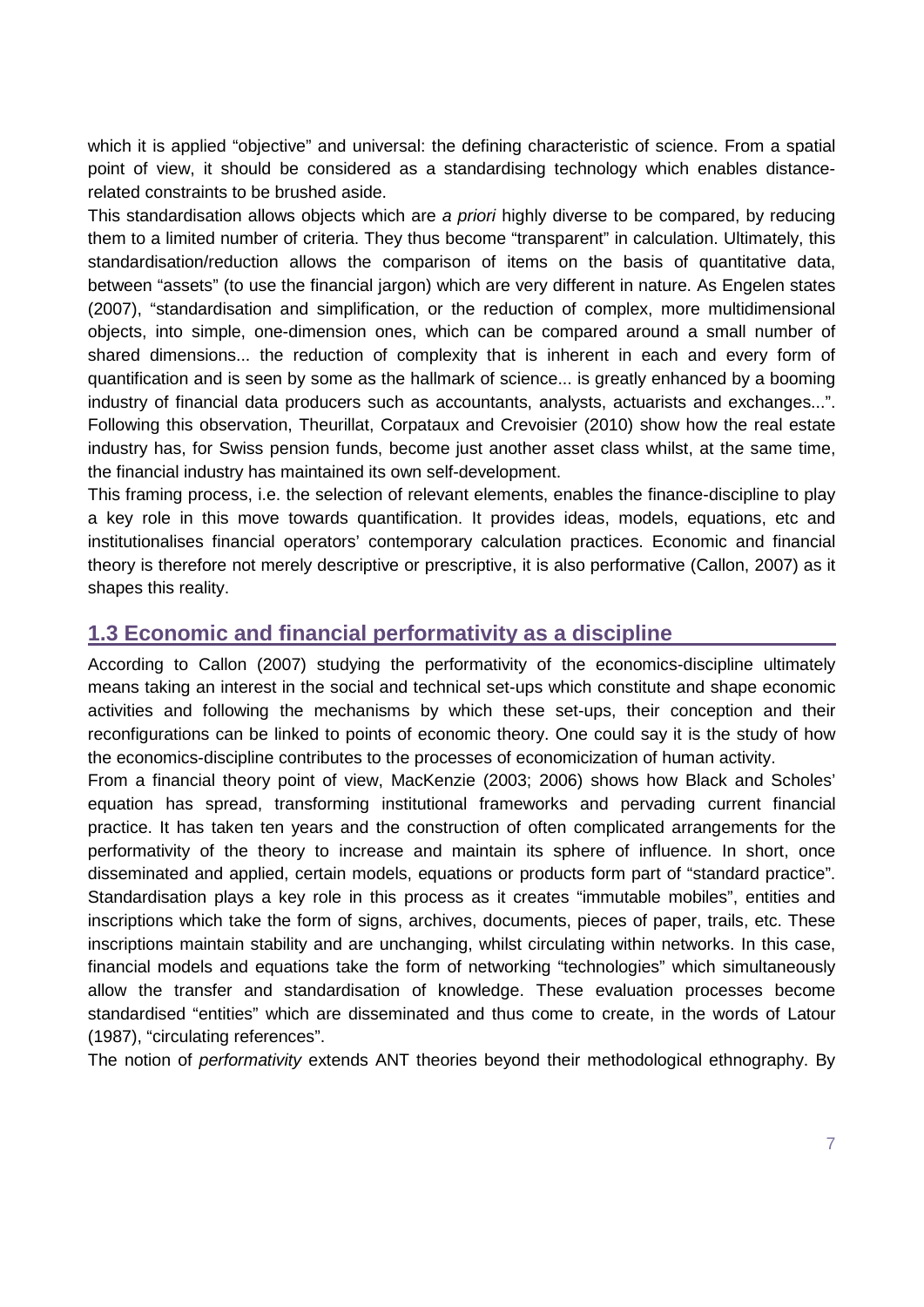showing how a theory is able to influence institutional frameworks and practices, these theories genuinely conceptualise a structuring effect. Unfortunately, most of the time they do not question the impact these changes will have on the economy, society and their geography.

We therefore have two critical observations on SSF works as influenced by ANT. Firstly, the chain of their work does not fully link up. Essentially, although they are studying transformations within finance and interactions between financial operators, they are content to continue to breathe the rarefied air of professional financial markets as Leyshon and Thrift (2007) put it. This is somewhat paradoxical as in its original incarnation, ANT invites us to track the chain of all entities, to follow networks in their "globality", from beginning to end. Why not then leave the trading rooms and try to understand the effects and the interactions which today's financial industry has with other industries i.e. the "non-financial" sectors of the economy? Yet it is, in our view, at this level of interaction (i.e. between the financial and the real spheres) that the major economic, political and social issues can be seen.

The second aspect which is insufficiently considered by SSF is space. Finance is fundamentally a spatial industry, which creates and organises hyper-mobility of capital in space (Corpataux and Crevoisier, 2011), yet this relationship also works the other way round: finance changes the spatial allocation of capital and beyond that, transforms the geography of productive activities and spatial hierarchies. The majority of SSF studies do not, strictly speaking, have any spatial dimension, with the exception of the work of Beunza and Stark (2004), although their work is limited to a description of social and spatial division of work between actors in a trading room.

Despite its use of spatial metaphors, ANT is not used as a theoretical tool to deal with these issues as it has no real conception of space. In the next section, we return to this problem before showing how *Territorial Approaches to Finance* enable us to overcome it.

## **2. SPATIAL CONCEPTIONS IN THE ERA OF GLOBAL FINANCE**

Social Studies of Finance struggle to get out of the trading rooms, whilst ANT has failed to theorise space. We will argue in this section that these two limitations are related and can be overcome. We outline the works of territorial economics and economic geography in this part, before applying them to demonstrate how current transformations taking place in the financial systems originate in some specific places. In return, these places shape contemporary economies and their geography. We thus show that performativity does not spring from a social and spatial void. The performance of financial theory cannot in any way be likened to a simple "application" or even a "transposition" into the concrete world. To do so would mean reintroducing the territorial context in which these performances are forged, as each time, the final result is a function of these contexts, their history and their responsiveness.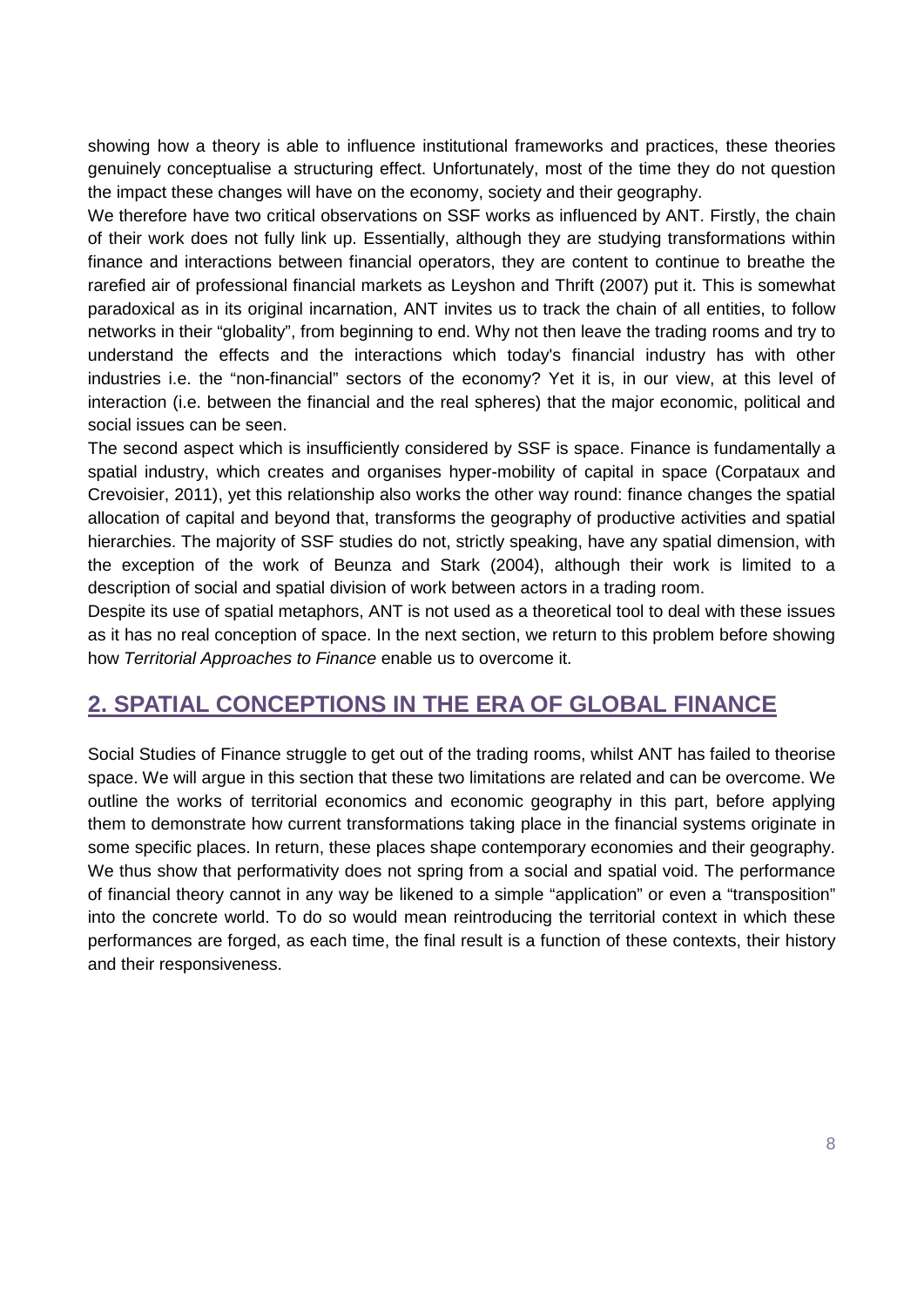### **2.1 ANT and space: quo vadis? a network without geography**

Although Latour's approach (2005; 2006) is fundamentally relational (an ontology of associations, (Smith and Doel, 2011)) and takes a network-centred approach, it is still not very geographical in the sense that actors, objects and relationships are not localised. Change mostly occurs within a space which is reduced to a single point. In ANT studies, 'local' is defined by a small number of actors who are maintaining relationships whilst 'global' is defined by a large number of actors interacting. This is a mathematical conception of space, in which the number of entities and the "length" of the network<sup>[1](#page-8-0)</sup> are what differentiate the "local" from the "global". Latour makes abundant use of spatial metaphors or words with strong geographical connotations in his works. To take a couple of examples, consider his famous epistemological and conceptual slogan "keep it flat" (2005) and his definition of network: "The word network indicates that resources are concentrated in a few places–the knots and nodes–which are connected with one another–the links and the mesh: these connections transform the scattered resources into a net that may seem to extend everywhere." (Latour, 1987). But is there anything really "spatial" in these quotations? Any analysis of actants in relationships and mediation is viewed in one dimension, part of a chain "without boundaries". The latter vanishes $2$ .

Nor do the knots and nodes of the previous quotation refer to any kind of concentration of elements or relationships within a geographical location. These "nodes and knots" can therefore be intensely linked "places" which are dispersed in space. Latour's favoured entry point is micro-economic and relational, with humans and non-humans forging relationships. That being the case, to which space(s) do these networks correspond? Taken as a whole they constitute a sociogram rather than a map. In the absence of any consideration as to how to pass from the first to the second, ANT never manages to tackle nevertheless vital questions, such as for example the fact that certain nations, regions or towns, in certain contexts, experience a different dynamic (both qualitatively and quantitatively) to certain others.

Thus although Latour's approach to space is relatively limited, its intent is still dynamic: an ontology of action and movement. Deleuze's "spiritual descendents" have never really appreciated boundaries and limits, nor fixity and permanence… Although conceptualising movement, change and renewal is a key aspect of thought, it is also important to conceptualise fixity, stability and permanence (Corpataux and Crevoisier, 2007), (i.e. what Latour (2006) defines as the "pre-existing social set-up" and tends to neglect), not in a positivist scientific manner, where these aspects are generally viewed as natural "givens", but rather as historically constructed "givens", handed down

-

<span id="page-8-0"></span> $1$  The work of Mackenzie (2004a) is fairly clear on this point. In the conceptual section of his article, he sticks to the above definition. It is only in the empirical section, when he manages to make concrete certain elements, that he feels the need to give certain entities a boundary. In his work devoted to a spatial rereading of ANT theories, Murdoch (2006) indicates the same limit. Indeed, it is only at the point where he deals concretely with space, i.e. in the empirical section of his work, that the issue of boundaries comes up. Moreover, these are created by the action of the agents. They therefore only appear at the point of dealing with aspects "in the field".

<span id="page-8-1"></span> $2$  See Smith (2003) for a more positive critical approach to this point, despite the boundary generally being seen as a basic conceptual category for the geographer!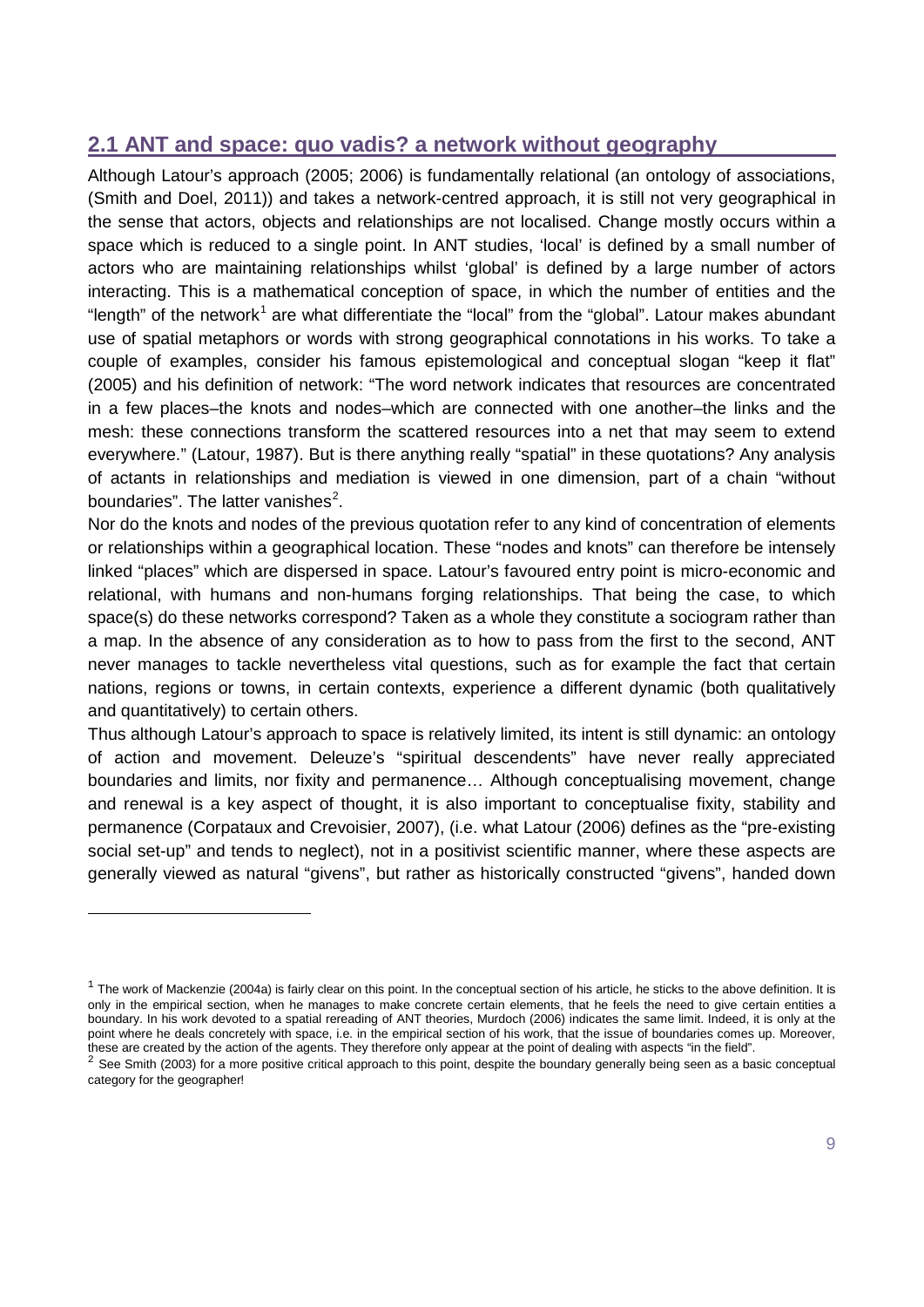and subject to change, particularly through the influence of humans and their actions. It is this dual aspect which seems to have been neglected in ANT works, a dual aspect which we personally consider to be of crucial importance $3$ .

Although the virtue of Latour's approach is that it emphasises networks which are under construction, his theory does not deal with concrete spaces and places. Nor does it deal with history or boundaries. How then are we to proceed?

### **2.2 Metaphorical space and geographical space**

According to Massey (2005), the way in which we define and conceptualise space changes the way we conceive and perceive reality. This brings us back to the distinction between territorial space and metaphorical space, as well as the effects of such a distinction.

#### 2.2.1 From metaphorical space to territorial space

Through the evolutionary process, human cognitive capacity has broadly developed so as to be better able to find one's way around and to act in space. It is therefore unsurprising that our species' present-day capacity to conceptualise the world reflects this ancient skill. Today, humans use spatial categories to conceptualise phenomena which are not necessarily located in a concrete space. We talk for example of the "top" and "bottom" of a hierarchy. Similarly, in social sciences and there is much confusion between the concrete space on the one hand, and the abstract space we use to conceptualise phenomena on the other. The arrangement of abstract categories and the way we imaginatively connect them is ultimately very similar to the geometric representation of a concrete space. There is a great similarity between a geographical map which represents the arrangement of features in a concrete space and a diagram showing the abstract function of a network of actants, and this is down to the way in which we think about reality.

ANT views reality in the form of abstract spaces created through graphs and diagrams. The problem posed by such views is that right from the outset they exclude concrete space: paradoxically, they are imagined as systems located (in the real and physical sense) at a particular point, they have no (concrete) dimension. Thus in ANT network representations, two actants linked by an arrow can be defined as "close" without there being any physical proximity. Conversely, two entities connected by a series of arrows may be defined as "distant" whilst being physically close to each other. There are therefore two types of space which, initially, we need to make quite distinct: on the one hand, that space which is simply a tool and the product of our imagination and which is only located in our internal and subjective world, and, on the other hand, that which is external, social and objectifiable.

Of course, one might counter that what we are dealing with here are "social spaces" and not geographical spaces, and therefore consequently it is quite correct to think of two actants which

-

<span id="page-9-0"></span><sup>3</sup> For a comparable critical approach, see Elder-Vass, 2008.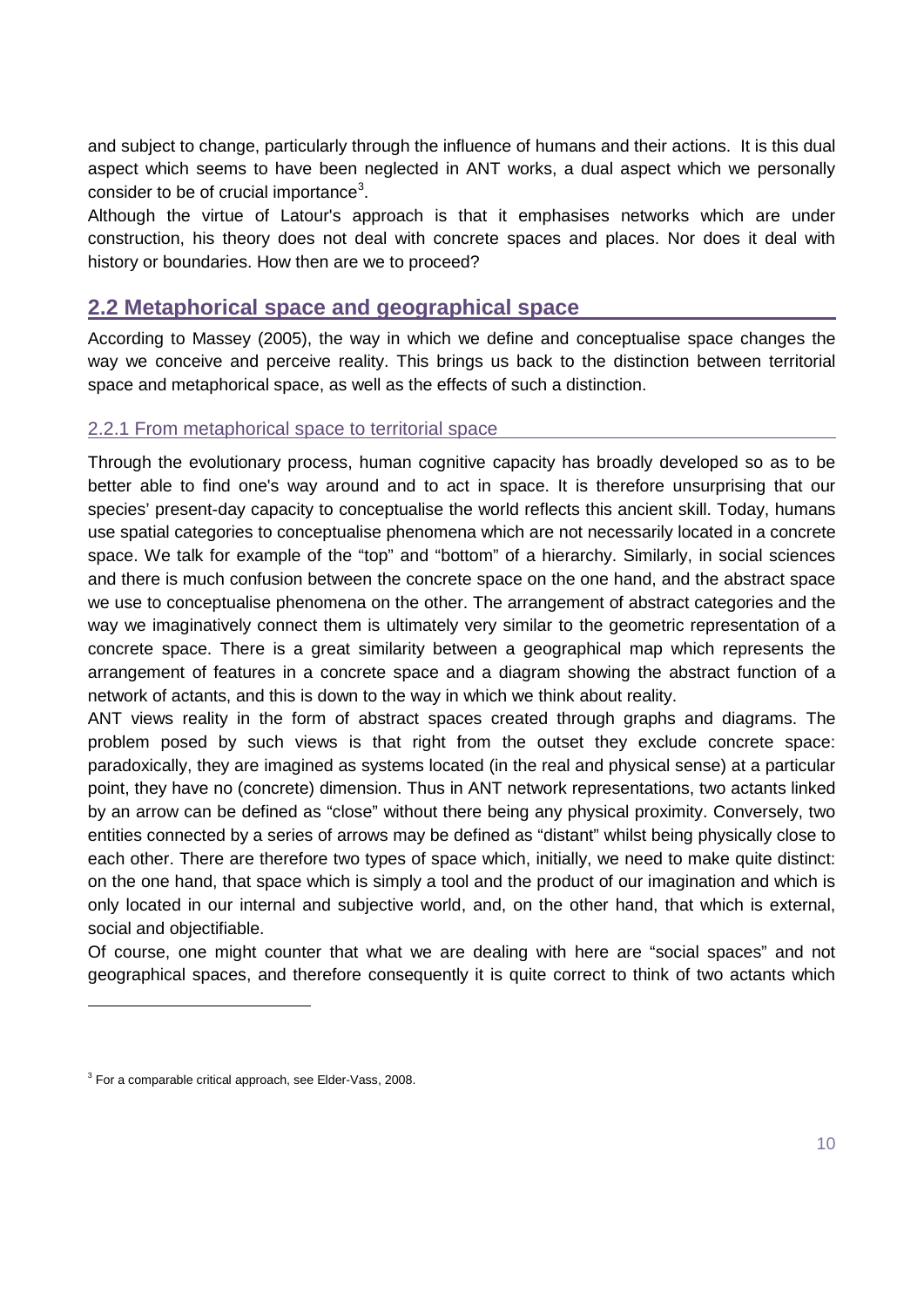are physically close but not in a direct relationship as "distant". Effectively however, this prevents us from conceptualising the "pre-existing social set-up", a "context" which nevertheless already exists. Geographers have of course long developed the territorial concept or rather approach. The latter is due to the way that, throughout history, humans have both physically and imaginatively appropriated space. It therefore comprises all dynamic, material and immaterial relationships between humans and between humans and objects.

Although it was initially necessary to separate space as a tool from our thought and from our social space, we now need to reconnect them to understand the way in which humans -and amongst them, researchers- think about society, produce models (whether recognised as "scientific" or not), and act upon this society.

#### 2.2.2 Some categories of the territorial approach

The territorial approach could be defined as one which uses the near and the far, the local and the global, the generic and the specific, the past and the present, the present and the future and the real and the imagined to understand and explain economic phenomena (Colletis-Wahl et al., 2008). These are not abstract categories, they always refer to the way in which the humans, (and amongst them, the researchers) that use them both conceptualise phenomena and/or take action.

The near and the far are relational categories which enable proximity be conceptualised in a social and/or spatial manner. These relationships can be used to describe the network observed and/or the pre-existing social set-up, the context, in short the territory in/on which this network is deployed. Distinguishing between here and there, between us and them, indicates that a limit has been identified, a boundary which makes the difference discernible. Reconnecting these categories is therefore a way of opening up our understanding of how, in a given context, actants can form a learning impetus which will lead to their assimilation or differentiation.

The local and global, and all points on the scale between them, are categories which seem to contradict Latour's edict of "keep it flat". Indeed, the notion of scale implies spaces which cover, or even encompass others, thereby referring to an "all" which is exactly what Latour wishes to deconstruct. Scale may however be reintroduced in two ways. On the one hand, clearly identifiable relations exist between, for example, a citizen and the state, relations which can be expressed in a "flat" manner. On the other hand, we need to express context, the pre-existing social setup; here, the notion of scale is vital in identifying those institutions which will (or will not) share different actants in the same network.

The distinction between the generic and the specific really starts to make sense when we examine how the financial "sphere" interacts with the so-called "real" economy. It is not simply a matter of identifying the functional boundaries between these two functional "spaces", but also the geographic spaces for each of these entities. We will therefore discuss not only trading rooms, but also financial markets, the Global City (Sassen, 1991), etc.

The concept of the *innovative milieu* as developed through various GREMI works (Camagni, 1991; Maillat, 1995; Vazquez-Barquero, 2002; Crevoisier, 2004) deals with this dynamic between the network and its context, whether the latter be local (the milieu) or global, at the beginning or at the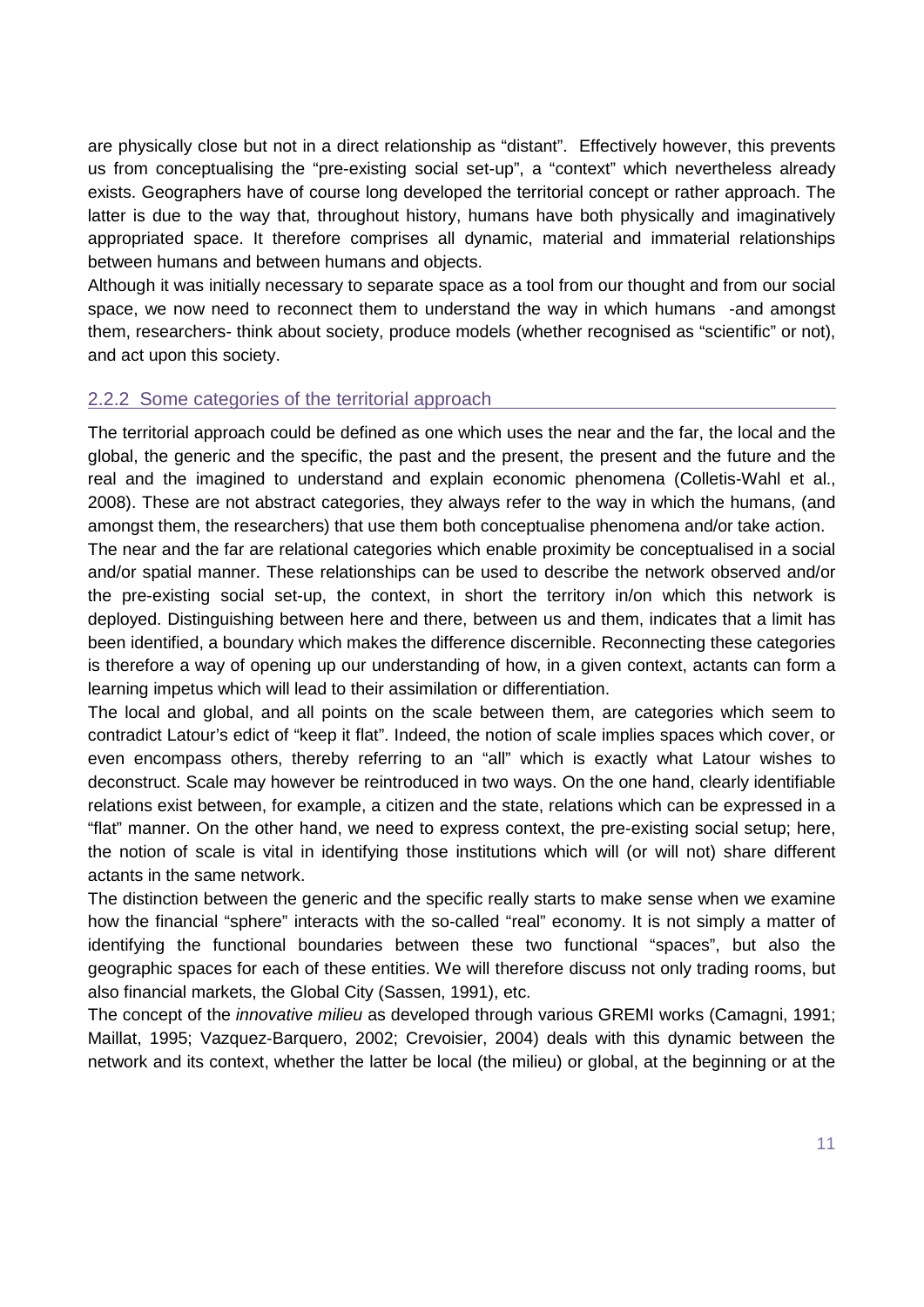end, underpinning it or overhanging it, acting upon the network or enacted by it.

The milieu, when articulating the local and global, the near and the far, the specific and the generic, enables us to conceptualise the way in which global finance connects and excludes, dominates, organises and disseminates. Through this prism, we hope to bring some light to bear on the dynamic of the financial industry today and its effects on the contemporary economic landscape.

As we have set out in points 1.1 and 1.2, ANT brings to territorial economics concepts such as *calculation* and *performativity*. However, it is only when ANT combines with the territorial approach that we can fully understand how calculation and performativity work within their context and what effect they have upon it. Global finance is firmly situated within a territory, which it deploys for its own purposes while defining itself in relation to it, particularly in the trading rooms, to then transform it yet further.

### **2.3 The spatial organisation of financial systems**

Some see the mass of financial flows as global forces which "come from nowhere". They are, however, managed from a few well-identified places. The network of financial cities which manage these flows distribute them both selectively and unequally in space. Thus is created a form of segregation between those who are part of the network dynamic and those who are excluded from it.

#### 2.3.1 Financial centres as innovative and calculative milieus

The spatial distribution of international finance is extremely hierarchical, with jobs and decisionmaking powers being concentrated in a few urban areas. Sassen (1991) shows for example that financial activities have developed in tandem with their concentration in certain locations. These cities which make up the Global City can no longer be considered merely regional capitals but the "command posts" of the global economy, where multinationals' headquarters and the international financial markets are concentrated, and which are, moreover, laboratories of technological and financial innovation.

The concept of the Global City prompts two remarks. Firstly, the nodes and the knots described in the works of Latour have a definite concrete geographic foundation in the form of a very limited network of strictly selected cities which are strongly linked to each other over long distances. This foundation does not appear ANT in works. Secondly, the actors who make up the cities are not "Robinson Crusoes", i.e. actors who take decisions without ever meeting each other. Indeed, in standard economic and financial theory, agents are only differentiated from each other by their degree of risk aversion. It is postulated that they are rational and independent of each other. Strategic interactions between agents, designed for example to cause prices to rise or fall, are not taken into account. In fact, these postulates end up destroying the notion of the financial milieu, a milieu in which the most competent, best informed people, when working together, are far more likely to see success than the average investor. However, financial geography shows that the financial markets are places in which information circulates in a privileged manner, and in which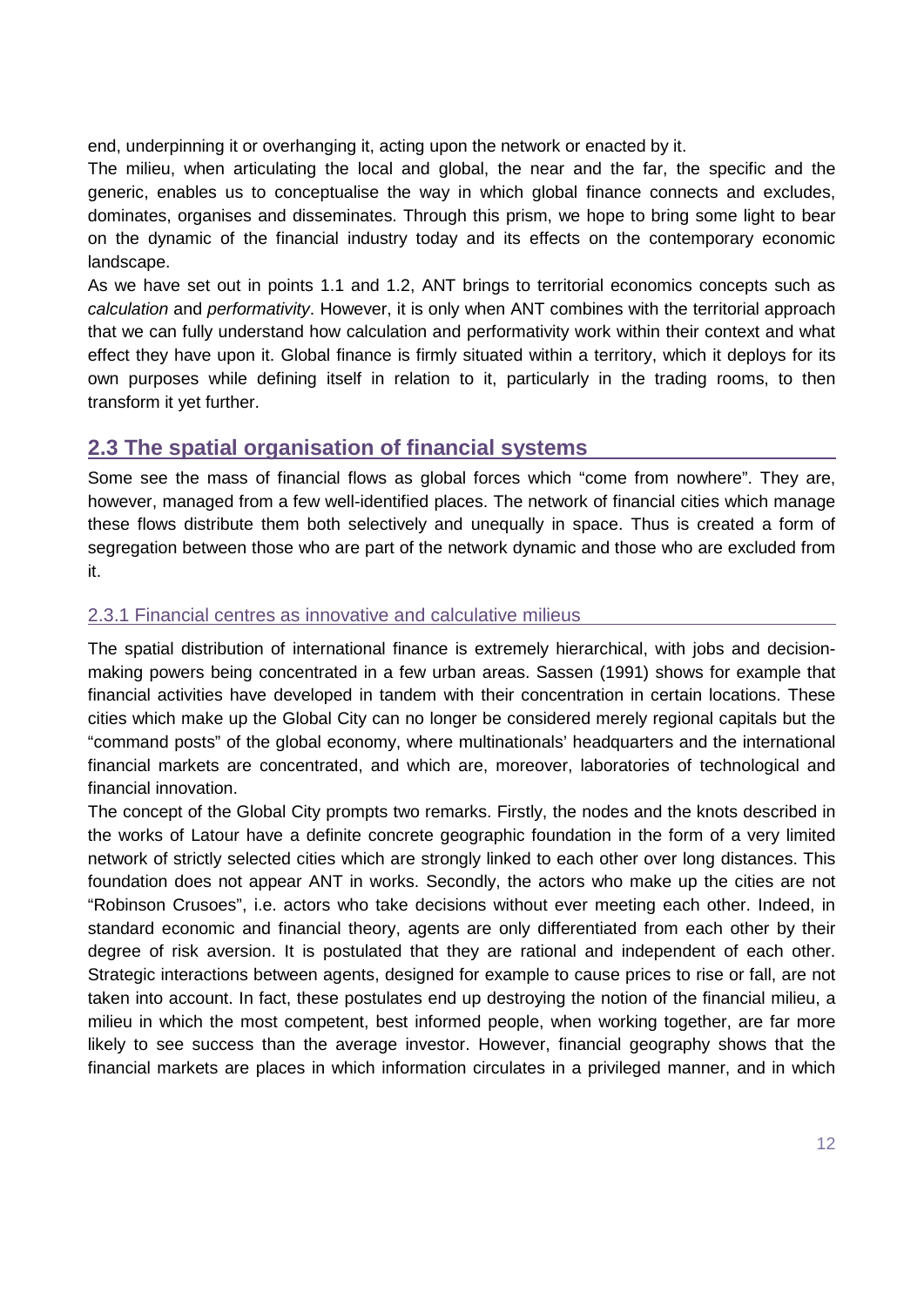one finds the greatest concentration of actors able to draw up, interpret, share (or not!) and use this information (Sassen, 1991). Although synergies between sectors tend to work best in these places and although all kinds of close-knit and multiple relationships develop there (trade, nontrade, competitive, cooperative, etc.), they have equally been the site of the major financial innovations, which have burgeoned in the era of liberalised finance. These global cities thus become genuinely innovative milieus, in the GREMI sense. Add to that, as we have previously mentioned, that finance today involves enormous amounts of calculation and quantification and we can then start to talk about genuinely innovative, calculative milieus.

In short, financial power is concentrated in the financial markets, which operate within the network known as the Global City and which at the same time cut their ties with their *hinterland.* Innovations in the financial sector (securitisation, the appearance of new financial products and practices, etc.), the free circulation of capital at a national and international level and the ability of financial centres to transform companies' real assets into liquid securities for trade on the markets put the places of investment at an ever greater distance. These innovations confer upon the centre a power of spatial arbitrage (Leyshon and Thrift, 1997) between the regional, national and international.

Other spaces and actors do not always manage to make such close connections with the financial markets. Indeed, contemporary financial investment networks work on a preferential, selective and hierarchical basis. They include and exclude certain actors, industries and spaces, even when these boundaries are not static but constantly evolving. In fact, until recently, the relatively closed nature of national economies, combined with certain forms of regulation, enabled decentralised financial systems to fuel various local economies within a nation in a relatively homogenous fashion. And yet the liberalisation of financial systems is driving centralisation and spatial concentration and leads to certain exclusions.

#### 2.3.2 Unequally connected actors and spaces

This process of spatial concentration and centralisation within the financial system brings into question, at the other end of the scale, the development and particularly the autonomy of local banking systems. According to Dow (1999), the preference for liquidity is behind the gradual attraction of financial flows into the financial markets. Moreover, in an increasingly competitive environment, certain regional banks are being bought out by larger banks. This downturn is diminishing regional monetary creation capacity (Dow and Rodriguez-Fuentes, 1997) and reducing local, independent decision-making powers, with local bank branches acting first and foremost as a way of collecting savings (Crevoisier, 2001). Ultimately, these various elements are intensifying the stratification between the Global City and the regions.

This substantial change in the financial channels faces both spaces and companies with very different situations. For some, access to capital is made easier; for others, it becomes more difficult. Broadly speaking, we have on the one hand SMEs unable to access financial industry resources (Dow, 1999; Pollard, 2003; Klagge and Martin, 2005; Torrès, 2011) and unable to finance their growth without losing their independence (Crevoisier, 1997; Corpataux and Crevoisier, 2005). On the other hand we have multi-institutional, multinational and multi-local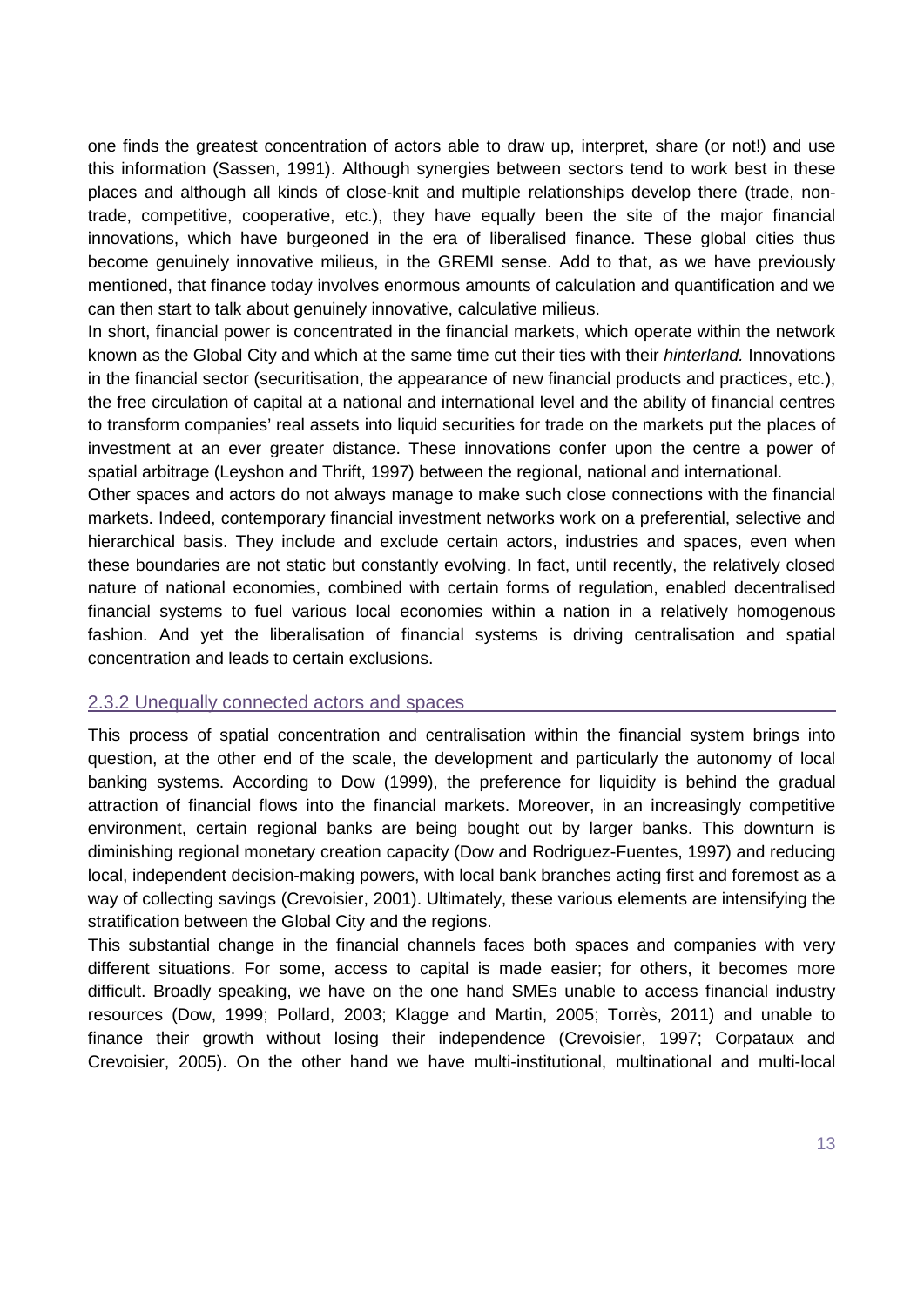groups whose parent companies are well-connected to the financial milieus and who know how to use financial resources to develop their activities and external growth. Moreover, this boundary has shifted considerably as a large number of SMEs have been bought up by the larger, listed groups, a movement which makes them an active part of the financialised accumulation regime (Chabanas, 2002; Crevoisier and Quiquerez, 2005). Other methods, such as IPOs, venture capital and private equity funds, etc. have the same effect.

Thus, although under liberalised finance networks are becoming increasingly complex and interdependent at a global level, and though their nodes and knots are concentrated in a few places, not everyone benefits from this in the same way. The structural and spatial reorganisation of finance both includes and excludes certain players, industries and regions.

## **3. FINANCE IN SOCIETY: AUTONOMISATION, EXPANSION, OPACIFICATION**

Beyond the bounds of the financial industry, what are its effects on the rest of society? To address this question, we re-examine this autonomy from an internal viewpoint, we then identify its impact on the rest of the economy in three stages: a finance-specific way of calculating risks and returns; an extension of these financial criteria to new businesses, industries and nations; finally, a concomitant growth of transparency and opacity. This expansion occurs based on a certain number of continuities, and more crucially, on the tensions and contradictions which characterise the way finance works in society.

On a conceptual level, this section thus enables us to extend the SSF chain well beyond the bounds of the financial industry and to understand its economic and social effects, which seems to be the ultimate point of such research. We will also see that different businesses, industries and nations cannot necessarily be understood in the same way nor at the same speed. Some resist understanding, others require changes to the basic model: to understand the phenomena studied, it is necessary to take account of historical and spatial context.

### **3.1 The autonomisation of finance**

According to standard financial theory, finance is only a reflection of changes in the real economy (Orléan, 1999; 2011) and its activity, in an unfettered world, can be summarised as the efficient allocation of productive capital without disrupting the real economy. Post-Keynsian approaches consider that, on the contrary, banking and financial actors occupy a very specific and, moreover, crucial position because they open up the economic circuit (Bouvet, 1996; Rochon, 1999). They offer certain actors the opportunity to develop by connecting them (or not) to actors in banking and finance and, ultimately, to potential financial resources. Hence the relevance of a circuit-based approach, which shows the hierarchies between different economic actors (Monvoisin, 2000).

For writers of the Regulation School (Aglietta, 1998; Orléan, 1999; Boyer, 2000; Lordon, 2000; Chesnais, 2001), a regime of accumulation based on finance (termed a "financialised regime of accumulation") has succeeded the Fordist regime based on mass consumption and production.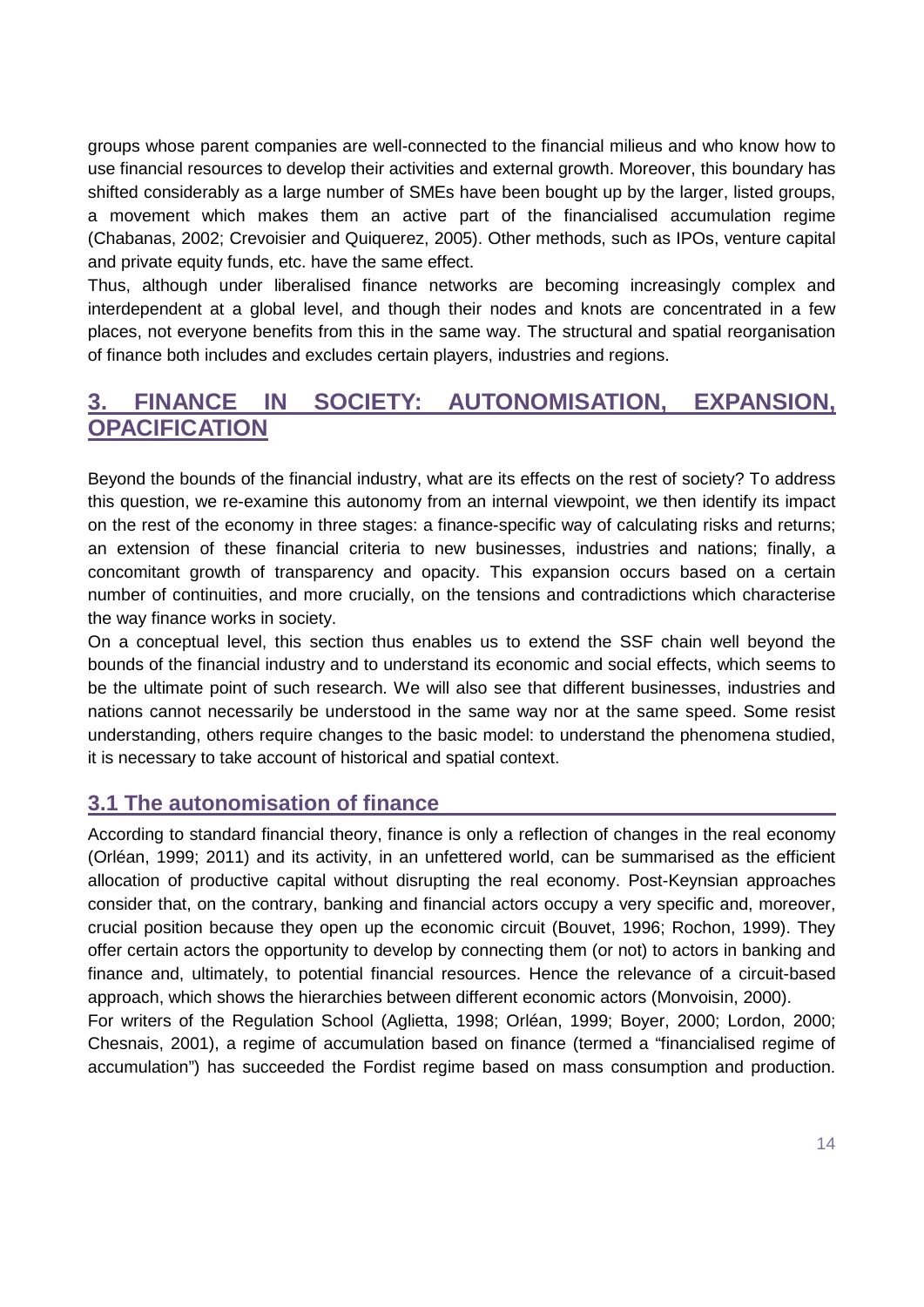Under the Fordist regime, finance was subordinate to productive industrial capital and mainly took the form of bank credit. Getting bank credit was, moreover, relatively easy for all businesses. Finance, now the most dominant institutional form, was to set the pace and forms of accumulation. As with all open systems, a financial system is open to reciprocal influences, interacting with its environment. Orléan (1999) posits that organised financial systems or stock exchanges were invented to make shares in property liquid and instantly tradable with a view to limiting the risks linked to profitable investment. From that point of view, organised financial systems are very much institutional creations invented specifically to suit creditors.

### **3.2 The space-time of finance-discipline calculations: contradictions with the real economy and its geography.**

The finance-discipline imposes particularly specific management criteria on economic actors, based on very particular conceptions of space and time, thus marking a boundary between the financial domain and the real economy. The construction of these forms of equivalence, which are understood in terms of the *risk/return* paradigm, is necessary because they ultimately serve as a basis for the comparisons made in financial operators' calculations. Finance is thus characterised by a very specific conception of the notions of *risk* and *return*, very different from that of the real economy. So the use of these management criteria implies specific temporalities and spatialities, which can contradict those of the real economy.

In the real economy, *return* characterises the accumulation of capital and the control of it over time, i.e. in accordance with economic cycles, whether they be short (production cycles for example) or long (product cycles or technological cycles). This accumulation occurs at various levels (business, region, industry or nation) which correspond to the organisation of real production, consumption and exchanges. As far as the financial economy is concerned, return is modelled on a moment-bymoment comparison basis, monitoring the returns of other financial market investments; the process of financial market evaluation is thus continual and disconnected from production time (Orléan, 1999), and on two levels.

Firstly, the financial industry can require short-term financial performances, thereby dangerously shortening companies' temporal horizons. Indeed, there is a genuine risk of seeing certain businesses pay out dividends to keep shareholders happy rather than making some of the investments needed to maintain their innovative capacity. Financial time and production time can therefore contradict each other.

Secondly, a commitment to a real-estate or industrial project involving its own particular risks and considerations is replaced by a standardised calculation and securities acquisition transaction. Long-term commitment is therefore replaced by the threat of exit, of short-term defection. Accumulation over time is replaced by mobility in space; the stakeholder is superseded by shareholder value.

In the real economy, the entrepreneur's risk is hard to rationalise in the form of a calculation. The entrepreneur is taking a gamble on the future and the future is not perfectly known or knowable. This is what Keynes referred to as "radical uncertainty".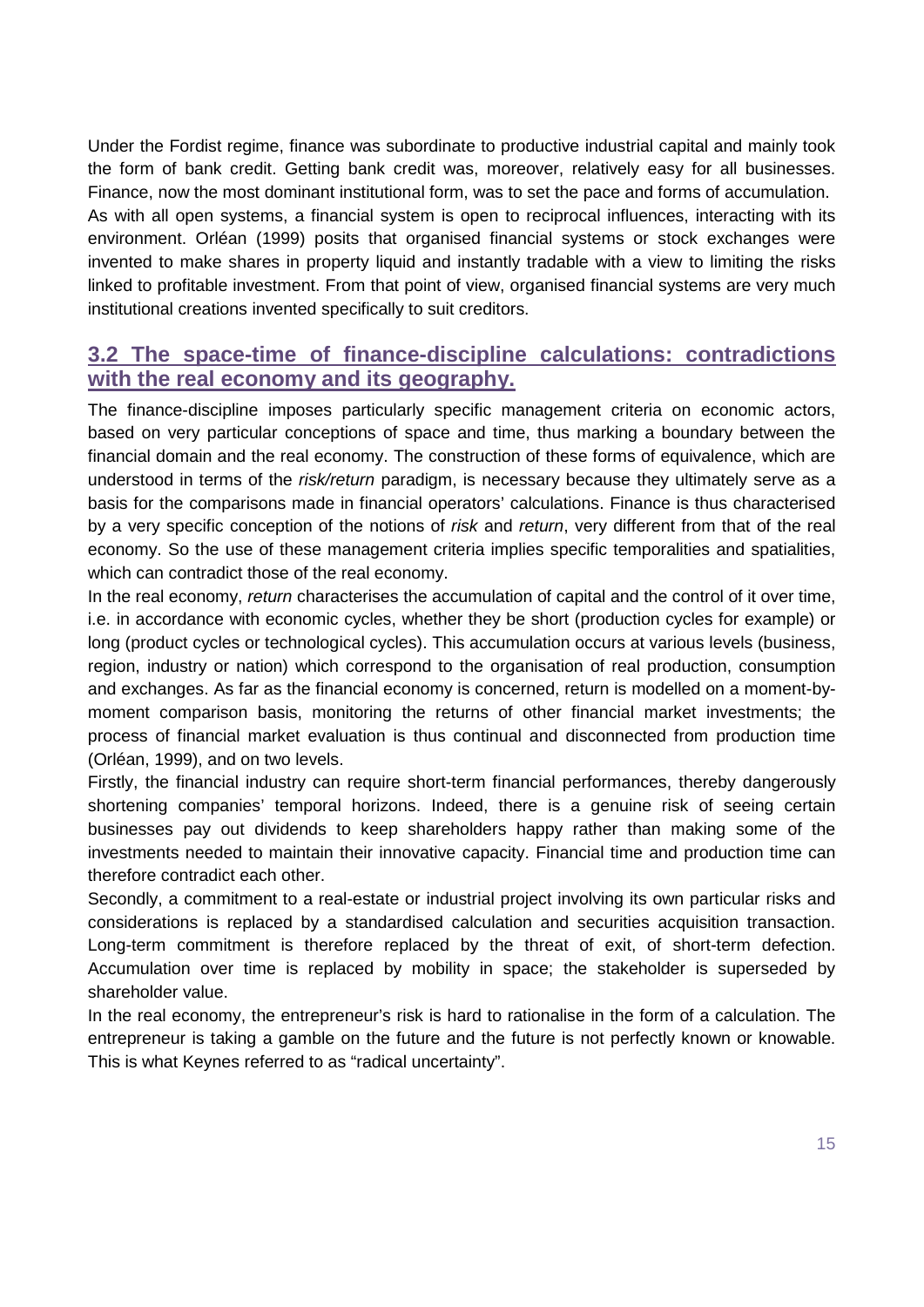In financial theory, the term "risk" is used to describe situations whose outcome cannot be fully controlled, but for which all the possible exit scenarios are known at the start and for which a probability of each occurring can be assigned, thus enabling the future to be predicted and calculated (Moureau and Rivaud-Danset, 2004). At portfolio asset level, the risk can be reduced by diversifying between asset classes and between nations or regions whose returns are not correlated. Diversifying means investing in different sectors, as well as in countries with economies at varying levels of development. Diversification means taking a pick-and-mix approach to places and territories!

If the "real" entrepreneurial risk is not calculable, share prices represent nothing other than the beliefs of financial opinion. Which brings us back to Keynes's famous "beauty contest" analogy: actors do not act in accordance with their own beliefs, but rather in accordance with what they think that the others believe. Financial actors can therefore develop increasingly autonomous representations which are increasingly disconnected, and even in stark opposition, to the real economy. From a spatial and sectoral point of view, they will therefore have representations and conventions which *a priori* rule out certain sectors and regions. Moreover, this mixing up of investments takes place within the financialised space. A number of actors, sectors and spaces are therefore immediately excluded, even when the financialised space is expanding (Corpataux and Crevoisier, 2011).

In short, in the real economy, *return* and *risk* are understood in relation to the spaces and temporalities of production and economic cycles. The uncertainty around these processes is radical and its probability cannot be calculated. In financial economics, within the financialised sphere of the economy, the *return/risk* paradigm is like a solution to a problem in a financial engineering exercise which relies upon very specific conceptions of space and time. These finance-discipline conceptions will go on to influence the way in which financiers understand and calculate "reality", such that where the views of these same financial actors prevail, they will ultimately forge contemporary economies and their geography.

### **3.3 The expansion of the finance network into the rest of the economy**

Over the last twenty-five years, stock-market-led finance has followed its own expansion pattern, moving towards the rest of the economy and society. According to Harvey's (1982) Marxist perspective, liberalisation and globalisation during this period have enabled the introduction of means able to thwart capitalism's inherent tendency towards crisis and the continual emergence of new ways of making a profit.

A good example of this process is the way in which, after the stock market crash of early 2000, financial actors turned to new, previously-neglected sectors (e.g. real estate, urban infrastructure, alternative investments, etc.). Faced with the temporary downturn in the equity market, investments acted like communicating vessels, all starting to shift towards traditional products (commodities, gold, oil, etc.) or new sectors of the economy, such as real estate or urban infrastructure, which had, until that point, remained more or less independent of the financial markets. This led to an increase in their stock market value and the gradual financialisation of the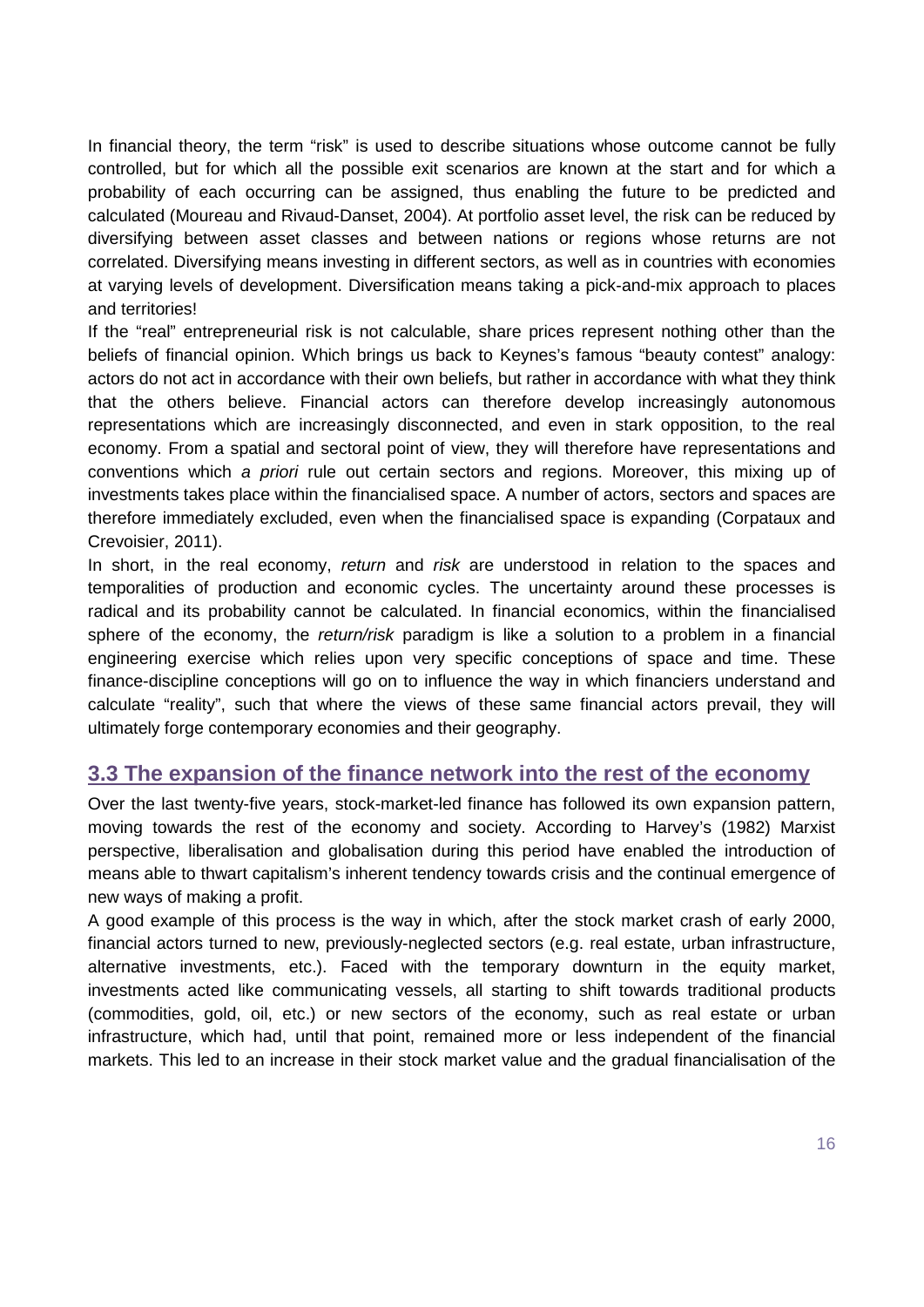economy. The financial markets have subsequently focused on a succession of specific assets and sectors, even specific regions, e.g. the stock market, real estate, commodities, emerging countries, etc. These assets, their selection driven by speculation, are those which most often benefit from the latest innovations within the financial sphere. In ANT terms, the way that new actors, sectors and spaces are enrolling in the network seems particularly striking.

From a spatial point of view, we are increasingly seeing nodes and knots (Global City) where financial activities (and related activities) are concentrated and which are in a position to "calculate" the geographical distribution of investments. To cite Callon, these global cities are becoming obligatory passage points and the contemporary economic landscape is increasingly being shaped by the decisions taken in these major financial centres. And yet this autonomisation and expansion dynamic in contemporary finance is disrupting its own development pattern. Indeed, although finance requires transparency in order to function -to make its calculations- paradoxically, it is creating opacity.

### **3.4 Increasingly lengthy and hard-to-control circuits: the concurrent creation of transparency and opacity**

Three main characteristics epitomise the dynamic of today's financial industry (Corpataux et al., 2009). Firstly, both the increasing mobility/liquidity of capital and the principle of diversification combine to favour the internationalisation of investments. Yet the new countries in which investments are made are less and less known to investors. Secondly, the emergence of new sectors such as real estate or urban infrastructure require new skills in comparison with those required for traditional industrial investments. Thirdly, in common with most business sectors, finance is also undergoing a process of standardisation of its products/services whilst at the same time these same products/services get more innovative/complex.

Moreover, with the emergence of new actors, the structure of the financial system is getting more complex. Indeed, alongside the banks and institutional investors, numerous businesses are now specialising in financial engineering, expert services, ratings and auditing. The financial markets require public, external and impartial evaluations based on standardised information. The industry therefore generates its own burgeoning process of development and complexification. The fluctuation between inculcating personal responsibility in each actor and also controlling them (through such notions as accountability or the use of third parties to divest oneself of responsibility (Theurillat et al., 2008)) has lead to a proliferation of participants.

Thus today's financial channels are becoming increasingly lengthy, opaque and difficult to manage. In the words of Latour (1987), they are effectively transforming into black boxes. Whilst this is particularly true of "small" investors, the sub-prime crisis has shown that the ratings agencies and the major banking and financial actors have not handled this opacity any better.

Whilst banking and financial crises were almost non-existent in the two or three decades following the Second World War (Reinhardt and Rogoff, 2008), they multiplied during the 1970s, under a financial system in which all safeguards were gradually being cast aside. The financial system is currently therefore suffering from recurrent instability, lurching from bubble to bubble and from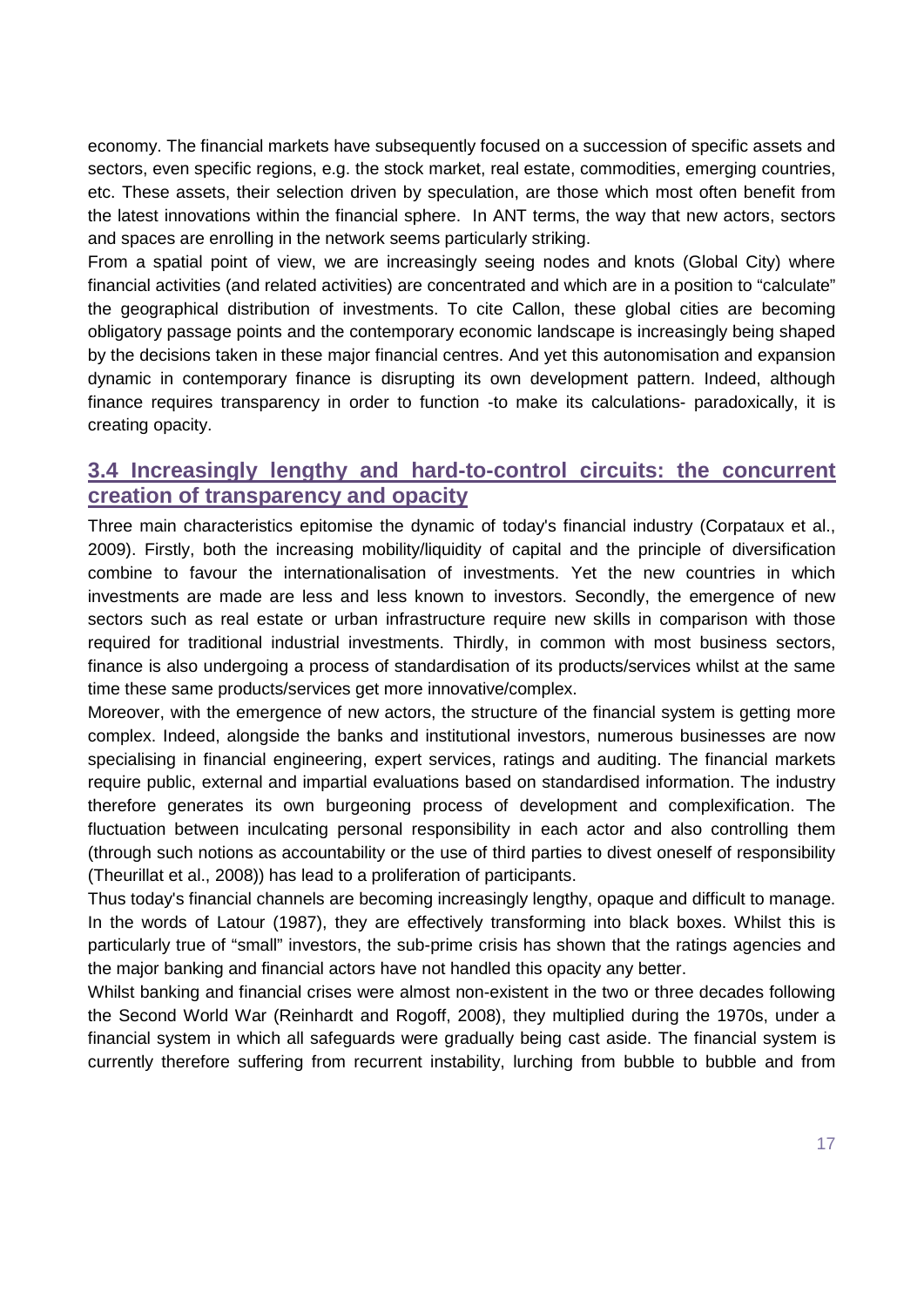crisis to crisis (Aglietta, 2008). The use of mathematical models in this situation becomes counterproductive. Mackenzie (2004b) talks of "counterperformativity", the stage at which the adoption of a mathematical model, an equation or other such device by financial players tends to increase the disparity between the expected consequences and the observed reality.

Contemporary finance is increasingly unstable and decreasingly serves the interests of the rest of the economy. The effects of "counterperformativity" as defined by Mackenzie (ibid.) and the effects of what Callon (1999) terms "overflowing", (i.e. what the financial actors' calculations fail to take into account, or what the economists define more or less as "externalities"), have become increasingly tangible over the last two decades. It is this finance which is overflowing into the rest of the economy, with largely negative consequences, as set out in chapter 4.

# **4. A REAL ECONOMY OVERFLOWED BY FINANCE**

Finance is now becoming more autonomous and outstripping the rest of the economy. The structural and spatial reorganisation of finance both includes and excludes certain players, industries and regions. Its networks, despite evolving, are still very selective as we have shown in section 2 .3 .2. The instability of the current financial system is also recurrent and there has been an exponential increase in banking and financial crises since the 1970s, along with their associated effects upon the economy. Set against a background of radical transformation, the financial industry has developed an operational geography which enables it to by-pass the spatial constraints of the real economy and to defer the costs of competitiveness onto local and national societies. It overflows in every area, without taking control of the often negative effects of these overflows.

Theoretically speaking, we need to reconnect the finance system with its historical and spatial context and with the rest of society, to show how this boundary and the transition from one context to another account for how successfully the power of finance has increased in contemporary societies over the last thirty years.

## **4.1 The systematic play of somewhere else**

Real capital (machines, buildings, communication and transport infrastructures, as well as skills, brand images etc.) has little or no mobility and consequently subjects its owners to the social constraints of proximity. Conversely, the current structures of finance, based on the development of the financial markets and the growth of financial capital mobility/liquidity, mitigates the risk that capital's immobility carries by giving capital owners the possibility of exit at any stage. This growth of mobility/liquidity encourages the systematic play of somewhere else and exit strategies. Add to this that contemporary finance exclusively focuses on (or "frames" as Callon puts it) notions of *risk* and *return*, and we gain a better understanding of why the multidimensional links which existed between the financial and real spheres during the Fordist era have since dissolved. The overall situation has thus radically transformed. Financial investors are driven to concern themselves purely with financial profitability and to ignore the social and territorial consequences of their actions (Corpataux and Crevoisier, 2011). In other words, they are encouraged to behave like free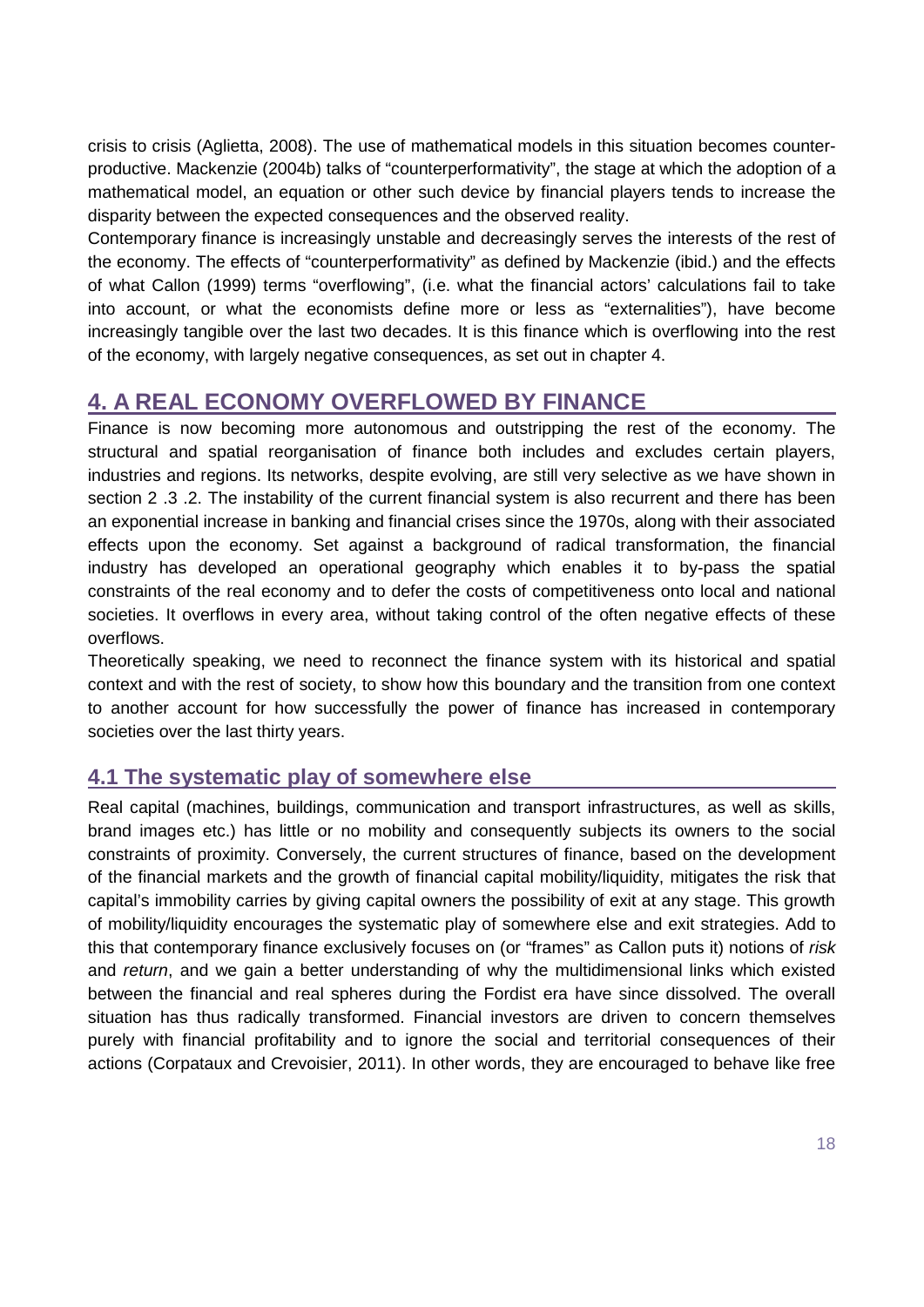#### riders.

If we liken the relationship between a business and those who own capital to a social relationship, what is striking is that in the case of the financial markets and portfolio-style management, this relationship is extremely narrow: all that seems to matter now is financial return and risk. By contrast, the social connection between owners of capital and businesses outside of the financial market always involves other issues: dealing with the (often unwanted) environmental and social effects of a company's policy, the more or less willing political involvement in local or national society, etc. These are all aspects (or "overflow effects") which now tend to be overlooked when operating on the financial markets.

This disconnect between financial investors and entrepreneurs is spatial and territorial in nature. Put simply, one might argue that where there is proximity, there is no possibility of the investor getting away from the various aspects of local or national society. In creating and exploiting the mobility/liquidity of capital, the financial markets make it possible to invest capital over long distances, through complex and opaque circuits, which reduce the identity and the qualities of both investors and actors in the real economy to quantitative notions of *financial risk* and *return*.

### **4.2 Financial globalisation and short-circuiting the traditional scales of governance**

From a spatial point of view, the institutional context of financial globalisation has enabled businesses and financial actors to short-circuit the traditional operational hierarchies of the nation state economy. According to Yeung (2002), globalisation is usually defined specifically as the capacity of certain actors to operate indiscriminately at various spatial levels. This capacity goes beyond the power to relocate certain operations here or there. It is characterised by the gradual emergence of a new operational level, whereby companies take a global approach to business optimisation, which does not follow the traditional local - national - international route. The global approach short-circuits traditional boundaries and hierarchies, and consequently places and states, not simply by having all places and nations compete against each other, but by pitting, say, Kunming against France, the City against the Argentine peso, etc.

According to Yeung (ibid.), it is necessary to understand how this hierarchy was set up throughout various periods of history. Over the last 25 years, it is the financial industry which has, to a previously unseen level, presided over the integration of major groups, their subsidiaries and their investors through the financial markets. We are therefore seeing an overlap between two styles of governance with entirely different spatial characteristics. On the one hand, the real economy, with businesses largely dependent on their manufacturing and market situation, has to make concessions to local and national authorities, trade unions, regulations governing working practices, health and safety and environmental regulations, etc. On the other hand, financial regulation, in a leading position thanks to its exit capability and the distance which it has created between investors and businesses, directly connects subsidiaries to listed groups on distant stock markets and formulates its requirements in line with constantly-forming bubbles. Finance only need concern itself with local conditions governing competition.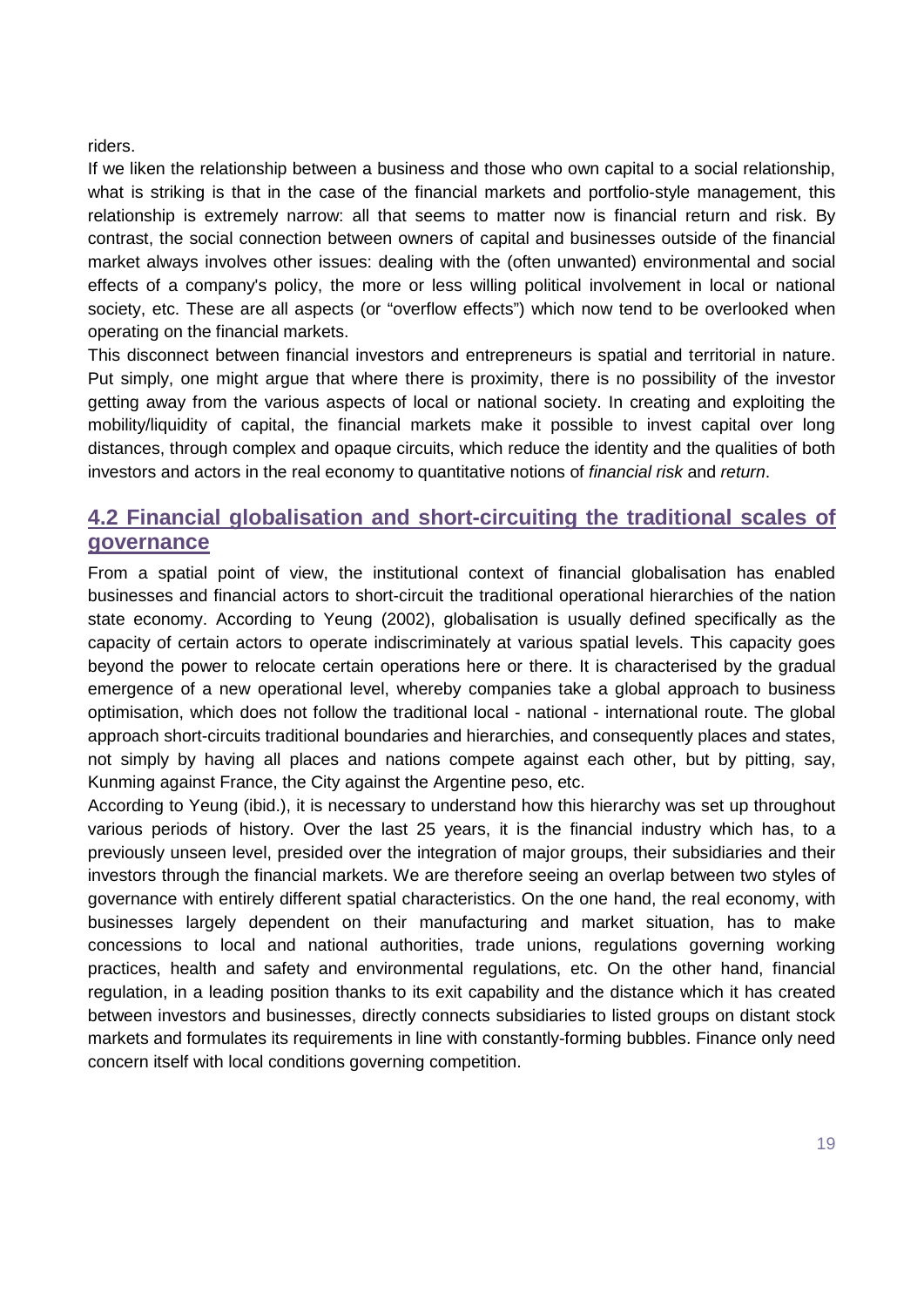## **4.3 A re-examination of tradition social and territorial compromises**

The social and territorial compromises made under the Fordist regime have been fundamentally called into question. The "interessement" processes, to use ANT terms, now unquestionably work in favour of a few actors and territories and to the detriment of the rest.

Effectively, over the last twenty five years the autonomisation of finance, which is linked to the spatial and functional disconnect between financial investors and businesses, has been profitable for owners of capital, the financial industry and the managers of stock-market listed companies. This could be seen as a reversal of the power relationships between these actors and local and national societies, the latter generally feeling obliged to subordinate their public policies in areas such as taxation, training and research, the employment market, the environment, etc. to the criteria of business risk and return. To put it plainly, due to the development of the financial industry, regions and nations are no longer spaces of capital accumulation. The latter are now spaces based on the Global City and which include channels for attracting savings and controlling businesses.

Yet a company's economic competitiveness can only be partly disassociated from the locations from which it operates. Over the last twenty five years, research into national and regional competitiveness (clusters, innovative milieus, regional production systems, etc.) have largely shown this hypothesis to be accurate. In fact, what determines competitiveness is the local capacity to articulate the various aspects of development as well as to practically reconcile quantitative aspects (e.g. return) and qualitative aspects (e.g. innovation). From this point of view, it is not just firms that are competing but also, crucially, territories. Some survive unscathed, others are put under pressure.

From an economic point of view, it is a matter of (re)producing skills, developing innovation, managing costs, developing infrastructures, etc. From a social point of view, a harmonious employment situation, social security etc. are all down to a local capacity for striking a compromise. Finally, from an environmental point of view, it is local societies that are on the front line with regards the (re)production of resources, or indeed the depletion thereof.

These territorial entities are characterised by unique organisations and specialisations which are qualitatively distinct. At the same time, they are subject to the same quantitative constraint of financial return. How will we henceforth see a form of competitiveness which has a large regional and national component reconcile with businesses which are now mostly stock-market listed companies and which cover dozens if not hundreds of sites in very diverse countries? These overflow effects do not lead to new forms of compromise. The situation seems to be structurally unstable.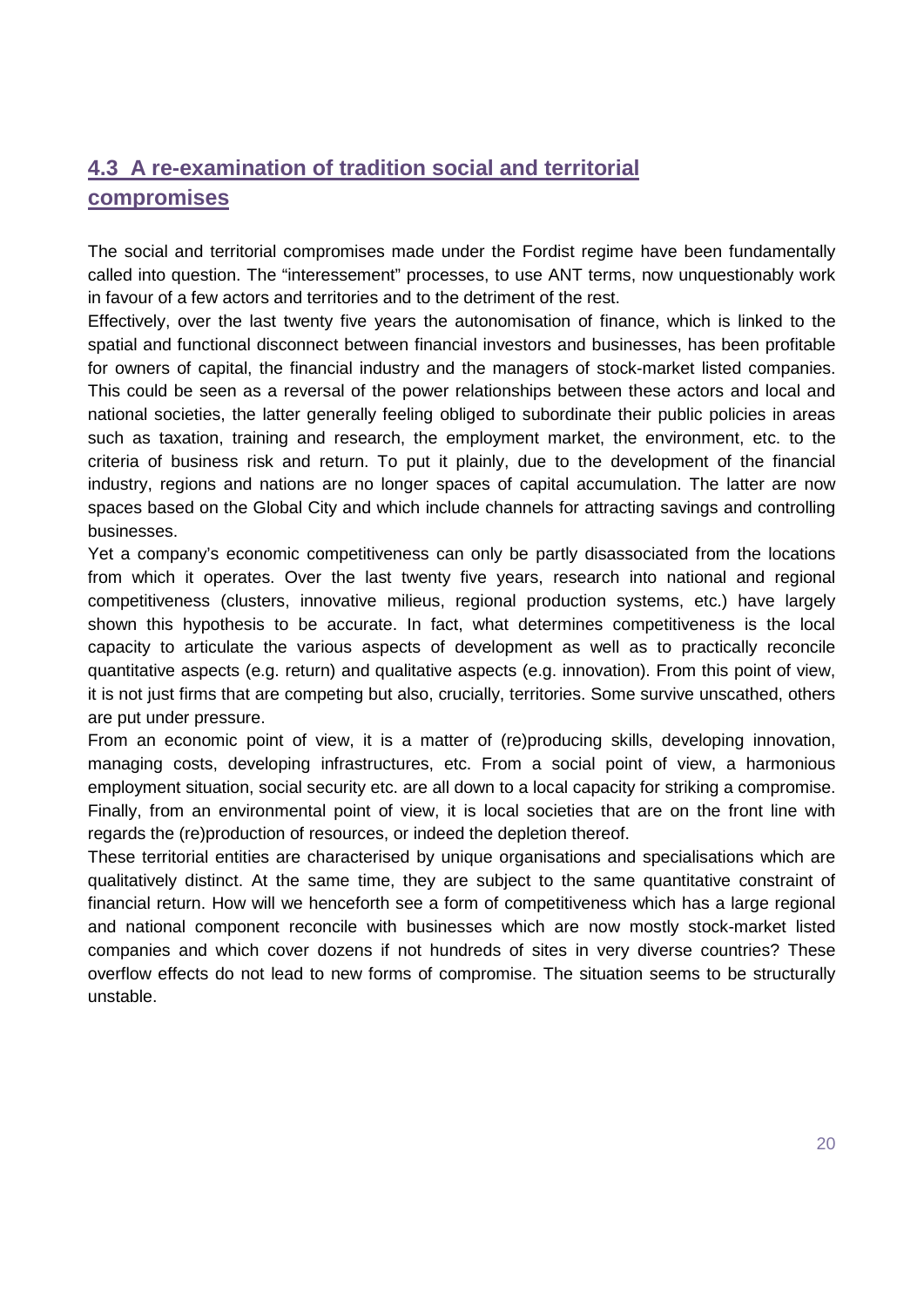## **5. CONCLUSION**

Ultimately, we think that ANT should free itself of two constraints. The first being the absence, from the very outset, of a critical or potentially critical position within this approach by which to oppose mainstream concepts and theories, those which end up being put into practice. The second being the confusion between metaphorical space and concrete space.

ANT is very much responsible for introducing the concept of *performativity* into wider debate. It is a fundamental concept which helps to demonstrate that theories, ideas, models and equations etc. are not the products of a purely contemplative, objective viewpoint, even in the face of an independent, unchangeable reality. This performativity makes it even more vital for social science researchers to adopt a position which does not just involve demonstrating how mainstream economics shapes the world. In attempting, for example, to show that *homo economicus* can exist and in following SSF expositions of the systems and socio-technical mechanisms produced by hegemonic financial theory, are the more or less implicit choices being made not being neglected? The researcher should maintain a potentially critical position towards the fundamental concepts (i.e. towards the basic categories), those which act as the founding principles of that discipline which is being created and enacted. As Sunley (2008) suggests, it is imperative that relational and critical approaches be combined. Moreover, in accordance with the principles of symmetry which ANT proponents hold so dear, one should study both the winners and losers in scientific controversies. By simply following or plotting flows, relationships, associations, etc. in an agnostic fashion, are we not failing to highlight the choices and possible alternatives at the risk of reinforcing the existing networks and order?

There is now a considerable deficit in critical thought when it comes to producing alternative models. The use of critical approaches, as occurs in heterodox schools of economic thought, should not only enable a critical reconceptualisation of the basic categories, but also help pave the way towards alternative economic models not exclusively market-oriented. Currently, ANT and SSF have nothing to contribute in this regard. To be fair, it is worth pointing out that they are not alone. Currently not only actors in the field but also researchers are struggling to find alternative models.

The second constraint is that ANT needs to give more serious consideration to space and time. Social processes always have a locus, and this contextualisation in concrete space and time can not necessarily be summarised as interactions across a network. On the contrary, for each "network", or for each group of networks, there is a change of context which, moreover, is not ahistorical, and it is this relationship which enables us to understand, to put into perspective and even to evaluate social processes. Metaphorical space is one of disembodied thought, situated not beyond but rather as a precursor to the various social, political and ideological issues and debates.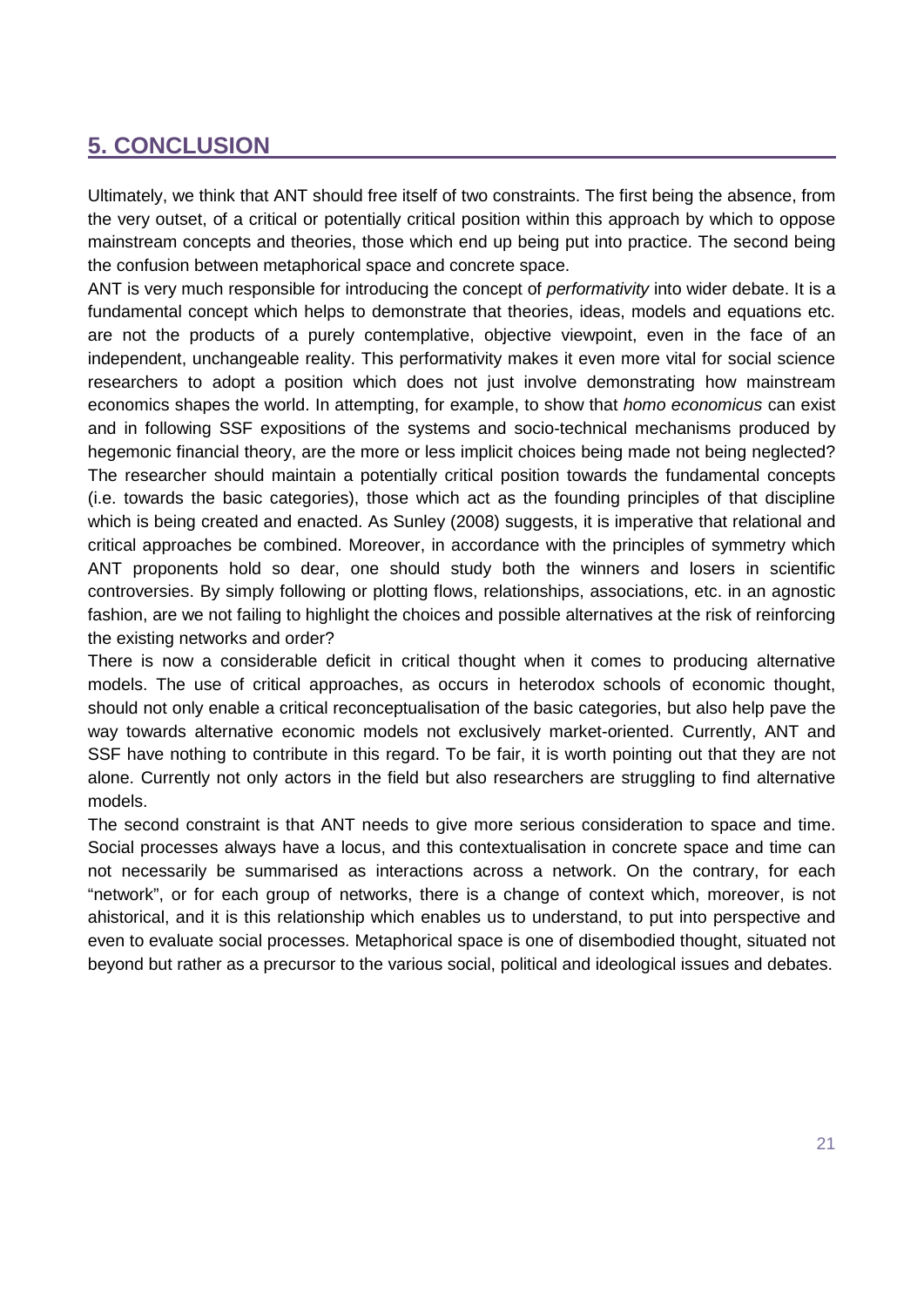## **6. BIBLIOGRAPHY**

Aglietta M. (1998), *Le capitalisme de demain*, Notes de la Fondation Saint-Simon, No. 101, novembre.

Aglietta M. (2008), Macroéconomie financière, 5<sup>th</sup> Edition., La Découverte, Paris.

Amblard H., Bernoux P., Herreros G. and Y.-F. Livian. (2005), *Les nouvelles approches sociologiques des organisations*, 3rd Edition., Seuil, Paris.

Beunza D. and D. Stark (2004), "Tools of the Trade: The Socio-technology of Arbitrage in a Wall Street Trading Room", *Industrial and Corporate Change*, 13(2), pp. 369-400.

Bouvet P. (1996), "Les théoriciens contemporains de la monnaie endogène: consensus et désaccords", *L'Actualité économique, Revue d'analyse économique*, 72(4), December, pp. 451- 470.

Boyer R. (2000), "Is a Finance-led Growth Regime a Viable Alternative to Fordism? A Preliminary Analysis", *Economy and Society*, 29(1), pp. 111-145.

Callon M. (1998), "Introduction: The Embeddedness of Economic markets in Economics", in Callon M. (ed.), *The Laws of the Markets*, Blackwell Publishers, Oxford.

Callon M. (1999), "La sociologie peut-elle enrichir l'analyse économique des externalités? Essai sur la notion de 'cadrage-débordement', in Foray D. and J. Mairesse (Eds.), *Innovations et performances. Approches interdisciplinaires*, Editions de l'Ecole des Hautes Etudes en Sciences Sociales, Paris.

Callon M. (2007), "What Does It Mean to Say That Economics Is Performative?", in Mackenzie D., Muniesa F. and L. Siu (eds), *Do Economists Make Markets? On the Performativity of Economics*, Princeton University Press, Princeton.

Callon M. and M. Ferrary (2006), "Les réseaux sociaux à l'aune de la théorie de l'acteur-réseau", *Sociologies Pratiques,* 2(13), pp. 37-44.

Camagni R. (1991), *Innovation Networks. Spatial Perspectives*, Belhaven-Pinter, London.

Chabanas N. (2002), "Les entreprises françaises des groupes vues à travers les enquêtes "liaisons financières" de 1980 à 1999", *INSEE*, Division "Synthèse des Statistiques d'Entreprises", E2002- 04.

Chesnais F. (2001), "La théorie du régime d'accumulation financiarisé: contenu, portée et interrogations", Article presented at the *Forum de la régulation*, 11-12 October, Paris.

Colletis-Wahl K., Corpataux J., Crevoisier O., Kebir L., Pecqueur B. and V. Peyrache-Gadeau (2008), "The territorial economy : a general approach in order to understand and deal with globalisation", in Aranguren. M-J., Iturrioz C., & Wilson. J. R. (eds), *Networks, Governance and Economic Development: Bridging Disciplinary Frontiers,* Cheltenham: Networks, pp. 21-29.

Corpataux J. and O. Crevoisier (2005), "Increased Capital Mobility/Liquidity and Its Repercussions at Regional Level: Some Lessons from the Experiences of Switzerland and UK", *European and Urban Regional Studies*, 4(12), pp. 315-334.

Corpataux J. and O. Crevoisier (2007), "Economic Theories and Spatial Transformations: Clarifying the Space-time Premises and Outcomes of Economic Theories", *Journal of Economic*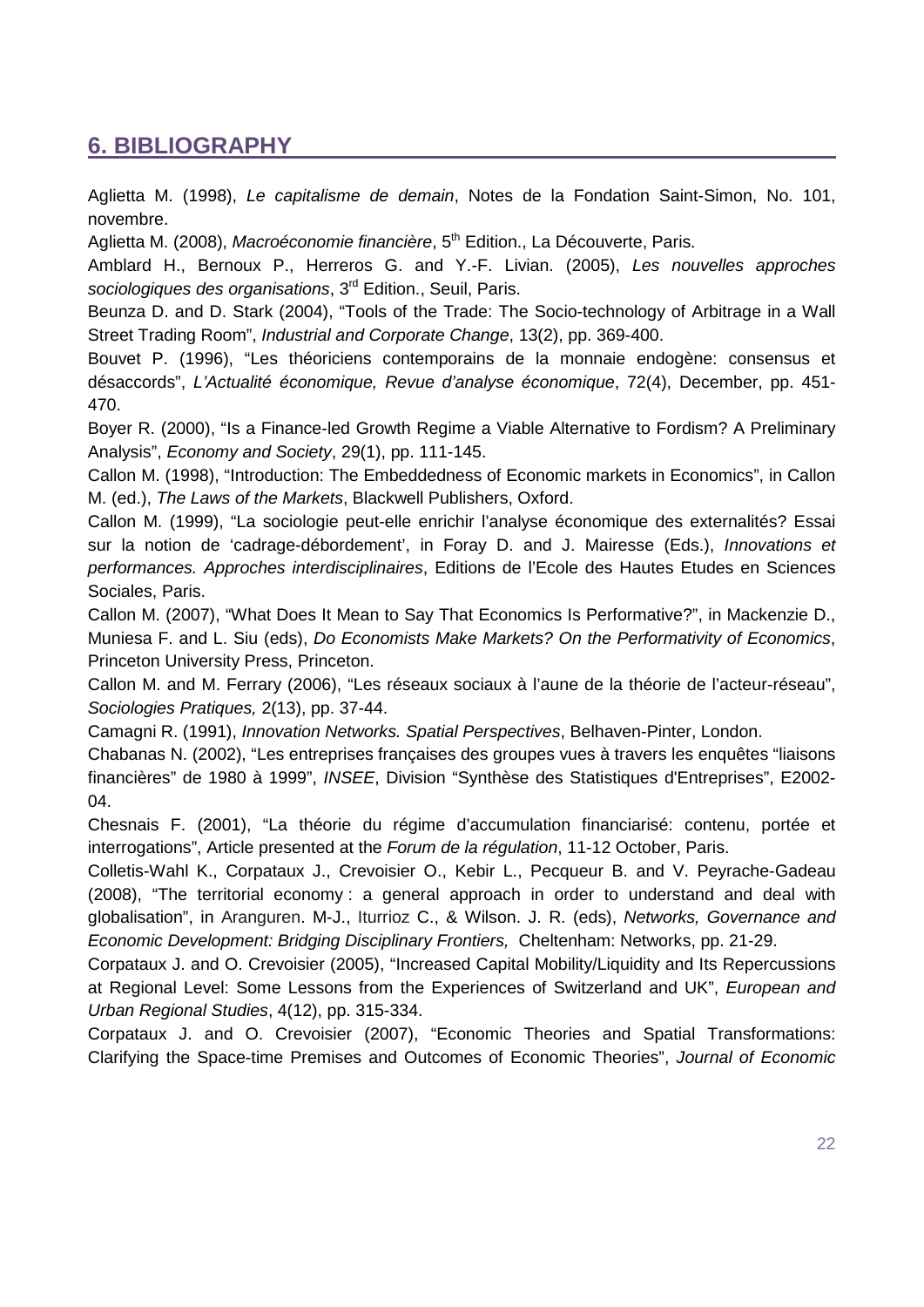*Geography*, 7(3), pp. 285-309.

Corpataux J. and O. Crevoisier (2011), "Gouvernance d'entreprise et mobilité/liquidité du capital: quel ancrage territorial dans une économie financiarisée?", *Géographie, économie, société,* 13, pp. 387-411.

Corpataux J., Crevoisier O. and T. Theurillat (2009), "The Expansion of the Finance Industry and Its Impact on the Economy: A Territorial Approach Based on Swiss Pension Funds", *Economic Geography,* (85)3, pp. 313-334.

Crevoisier O. (1997), "Financing Regional Endogenous Development: the Role of Proximity Capital in the Age of Globalization", *European Planning Studies*, 5(3), pp. 407-415.

Crevoisier O. (2001), "Les NTIC, le développement économique et l'espace: quelques enseignements à partir du cas du secteur financier", in Vodoz L. (Ed.), *NTIC et les territoires*, Presses polytechniques romandes, Lausanne, pp. 197-210.

Crevoisier O. (2004), "The Innovative Milieu Approach: Towards A Territorialized Understanding of the Economy?", *Economic Geography*, 80, pp. 367-379.

Crevoisier O. and F. Quiquerez (2005), "Interregional Corporate Ownership and Regional Autonomy: the Case of Switzerland", *The Annals of Regional Science*, 39(4), pp. 663-689.

Dow S.C. and C.J. Rodriguez-Fuentes (1997), "Regional Finance: A Survey", *Regional Studies*, 31(9), pp. 903-920.

Dow S.C. (1999), "The Stages of Banking Development and the Spatial Evolution of Financial Systems", in R. Martin (ed.), *Money and the Space Economy*, John Wiley & Sons, New York.

Dubocage E. and D. Rivaud-Danset (2006), *Le capital-risque*, La Découverte, Paris.

Elder-Vass D. (2008), "Searching for Realism, Structure and Agency in Actor Network Theory", *[British Journal of Sociology](http://www3.interscience.wiley.com/journal/121385558/abstract)*, 59(3), pp. 455-473.

Engelen E. (2007), "'Amsterdamned'? The Uncertain Future of a Secondary Financial Centre", *Environment and Planning A*, 39(6), pp. 1306-1324.

Hammelink F., Hoesli M., Lizieri C. and B. MacGregor (2000), "Homogenous Commercial Property Market Groupings and Portfolio Construction in the UK", *Environment & Planning A*, 32(2), pp. 232- 344.

Harvey D. (1982), *The Limits to Capital*. University of Chicago Press, Chicago.

Hertz H. (1998), *The Trading Crowd. An Ethnography of the Shanghai Stock Market*, Cambridge University Press, Cambridge & New York.

Klagge B. and R. Martin (2005), "Decentralised Versus Centralised Financial Systems: Is There a Case for Local Capital Markets?", *Journal of Economic Geography*, 5(4), pp. 387-421.

Knorr Cetina K. and U. Bruegger (2003), "La technologie habitée. La forme de vie globale des marchés financiers", *Réseaux,* 6(122), pp. 111-135.

Latour B. (1987), Science in Action: How to Follow Scientists and Engineers through Society, Harvard University Press, Cambridge Mass.

Latour B. (2005), Reassembling the Social: An Introduction to Actor Network Theory, Oxford University Press, Oxford. Trad. (2006), Changer de Société. Refaire de la Sociologie, La Découverte, Paris.

Leyshon A. (2008), "Gordon L. Clark and Dariusz Wojcik: the Geography of Finance: Corporate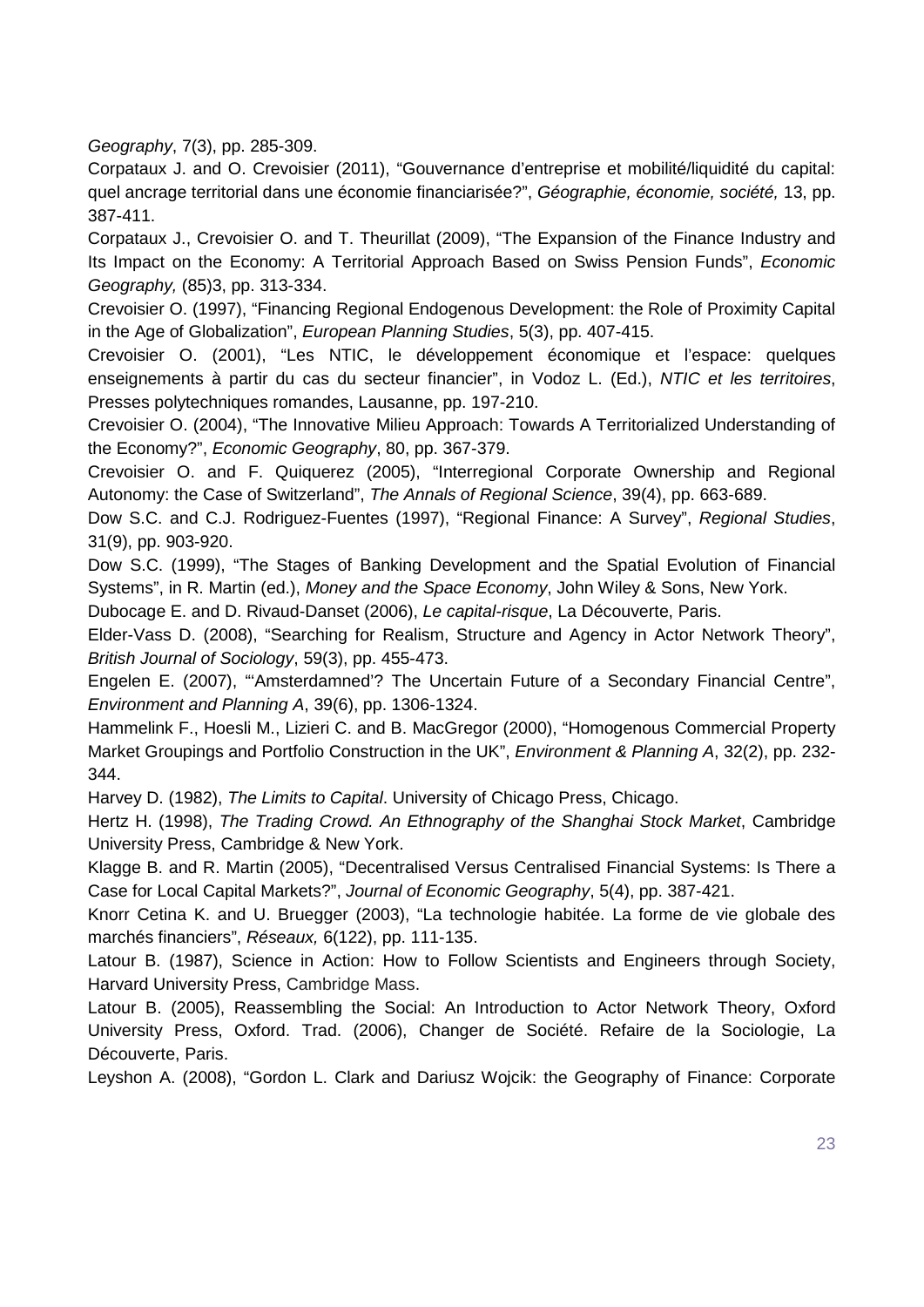Governance in the Global Marketplace", *Journal of Economic Geography*, 8(2), pp. 262-264.

Leyshon A. and N.J. Thrift (1997), *Money/Space: Geographies of Monetary Transformation*, Routledge, London.

Leyshon A. and N. Thrift (2007), "The Capitalization of Almost Everything: The Future of Finance and Capitalism", *Theory, Culture & Society*, 24(97), pp. 97-115.

Lordon F. (2000), Fonds de pension, piège à cons? Mirage de la démocratie actionnariale, Editions Raisons d'Agir, Paris.

Lordon F. (2008), Jusqu'à quand? Pour en finir avec les crises financières, Éditions Raisons d'agir, Paris.

MacKenzie D. (2003), "An Equation and Its Worlds: Bricolage, Exemplars, Disunity and Performativity in Financial Economics", *Social Studies of Science*, 33(6), pp. 831-868.

MacKenzie D. (2004a), "Social Connectivities in Global Financial Markets", *Environment and Planning D,* 22(1), pp. 83-101.

MacKenzie D. (2004b), "The Big, Bad Wolf and the Rational Market", *Economy and Society* 33(3), pp. 303-34.

MacKenzie D. (2006), *An Engine, Not a Camera: How Financial Models Shape Markets*, MIT Press, Cambridge (Massachusetts).

MacLean C. and J. Hassard (2004), "Symmetrical Absence/Symmetrical Absurdity: Critical Notes on the Production of Actor Network Accounts", *Journal of Management Studies,* 41(3), pp. 493– 519.

Maillat D. (1995), "Territorial Dynamic, Innovative Milieus and Regional Policy", *Entrepreneurship and Regional Development*, 2, pp. 157-165.

Markowitz H. (1959), Portfolio Selection: Efficient Diversification of Investments, John Wiley & Sons, London.

Martin R. (1999), *Money and the Space Economy*, John Wiley & Sons, New York.

Martin R., Berndt C., Klagge B. and P. Sunley (2005), "Spatial Proximity Effects and Regional Equity Gaps in the Venture Capital Market: Evidence from Germany and the UK", *Environment and Planning A*, 37(7), pp. 1207-1231.

Massey D. (2005), *For Space*, Sage, London.

Monvoisin V. (2000), "L'analyse post-keynésienne de la monnaie, Débats contemporains autour de l'offre de monnaie", Article presented at The XVIIth International Symposium on Money, Banking and Finance, Annual Meeting of the European Research Group (GdRE*, Groupement de Recherche Européen*) on "Money Banking and Finance"*,* 7-9 June, Lisbon.

Morin F. (2006), Le nouveau mur de l'argent: essai sur la finance globalisée, Seuil, Paris.

Moureau N. and D. Rivaud-Danset (2004), *L'incertitude dans les théories économiques*, La Découverte, Paris.

Muniesa F. (2003), Des marchés comme algorithme: sociologie de la cotation électronique à la Bourse de Paris, PhD thesis, Ecole Nationale Supérieure des Mines de Paris, Paris.

Murdoch J. (2006), *Post-structuralist Geography*, Sage, London.

O'Brien R. (1992), *Global Financial Integration: The End of Geography*, Royal Institute for International Affairs, London.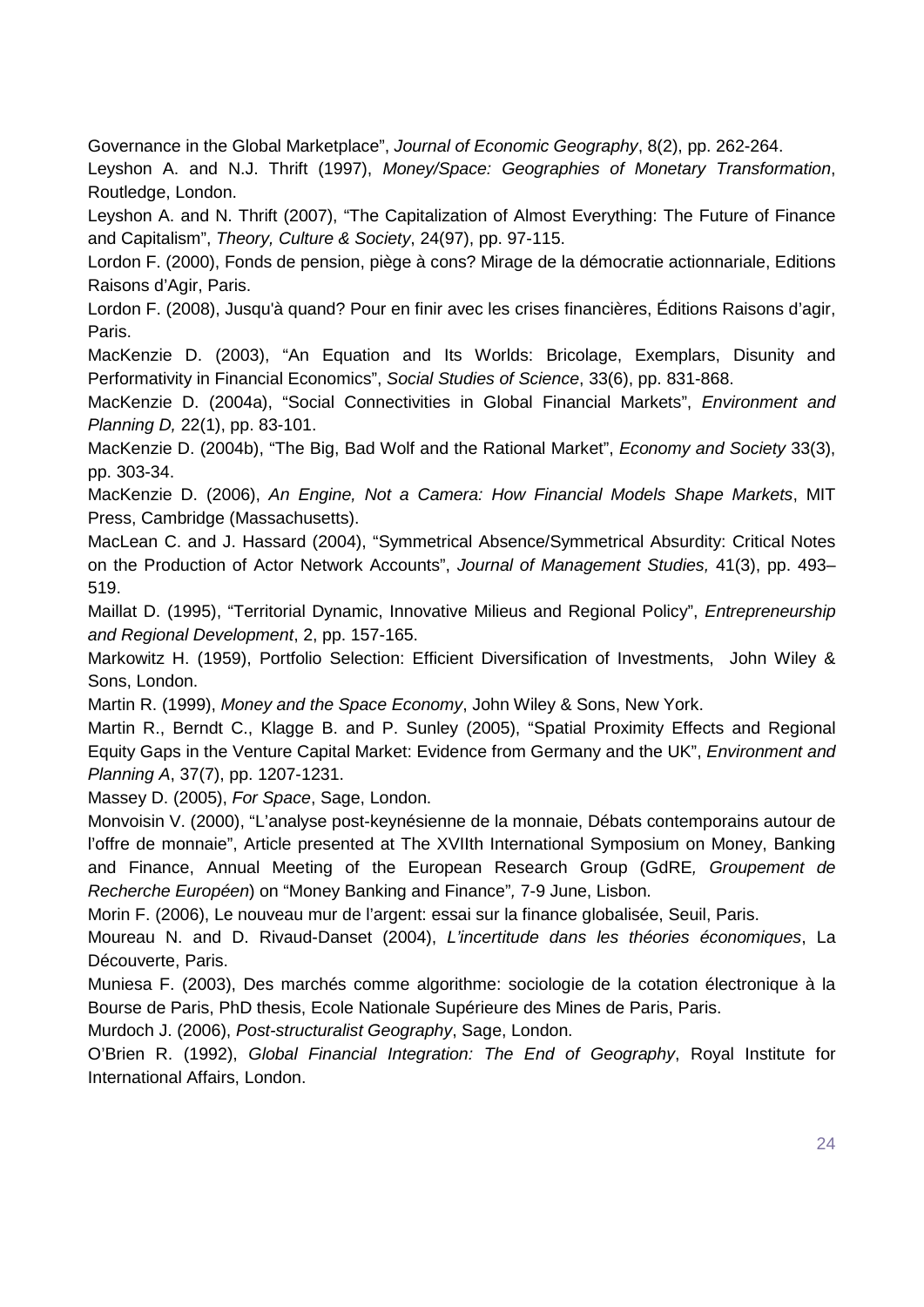Orléan A. (1999), *Le pouvoir de la finance*, Odile Jacob, Paris.

Orléan, A. (2011), *L'empire de la valeur*, Seuil, Paris.

Pollard J. (2003), "Small Firm Finance and Economic Geography", *Journal of Economic Geography*, 3(4), pp. 429-452.

Porter T.M. (1995), Trust in Numbers: The Pursuit of Objectivity in Science and Public Life, Princeton University Press, Princeton NJ.

Preda A. (2003), "Les hommes de la bourse et leurs instruments merveilleux. Technologies de transmission des cours et origines de l'organisation des marchés modernes", *Réseaux,* 6(122), pp. 137-165.

Preda A. (2006), "Socio-technical Agency in Financial Markets: The Case of the Stock Ticker", *Social Studies of Science*, 36(5), pp. 753-782.

Pryke M. (2006), « Speculating on geographies of finance », *CRESC Working Paper,* no 24, Centre for Research on Socio-Cultural Change, Open University.

Rainelli-Le Montagner H. (2003), *Nature et fonctions de la théorie financière*, PUF, Paris.

Reinhart C. and K. Rogoff (2008), "Banking Crises: An Equal Opportunity Menace", *NBER Working Paper*, no. 14587 (December).

Rochon L.-P. (1999), "The Creation and Circulation of Endogenous Money: A Circuit Dynamic Approach", *Journal of Economic Issues*, 33(1), pp. 1-21.

Sapir J. (2000), Les trous noirs de la science économique, Essai sur l'impossibilité de penser le temps et l'argent, Albin Michel, Paris.

Sassen S. (1991), *The Global City*, Princeton University Press, Princeton.

Smith R.G. (2003), "World City Topologies", *Progress in Human Geography*, 27(5), pp. 561-582.

Smith R.G. and M.A. Doel (2011), "Questioning the Theoretical Basis of Current Global-City Research: Structures, Networks and Actor-Networks", *International Journal of Urban and Regional Research,* 35(1), pp. 24-39.

Sunley P. (2008), "Relational Economic Geography: A Partial Understanding or a New Paradigm?", *Economic Geography*, 84(1), pp. 1-26

Theurillat T., Corpataux J. and O. Crevoisier (2008), "The Impact of Institutional Investors on Corporate Governance: A View of Swiss Pension Funds in a Changing Financial Environment", *Competition and Change* 12(4), pp. 307-327.

Theurillat T., Corpataux J. and O. Crevoisier (2010), "Property Sector Financialisation: The Case of Swiss Pension Funds (1994-2005)", *European Planning Studies* (18)2, pp. 189-212.

Thrift N. (2004), "Movement-space: The Changing Domain of Thinking Resulting from the Development of New Kinds of Spatial Awareness", *Economy and Society*, 33(4), pp. 582-604.

Thrift N. (2006), "Space", *Theory, Society and Culture,* 23(2-3), pp. 139-146.

Torrès O. (2011), "Proxémies financières des PME. Les effets collatéraux de la financiarisation des banques", *Revue française de gestion*, 213, pp. 189-204.

Vasquez-Barquero A. (2002), Endogenous Development: Networking, Innovation, Institutions and Cities, Routledge, New York.

Whittle A. and A. Spicer (2008), "Is Actor Network Theory Critique?", *Organization Studies*, 29(4), pp. 611-629.